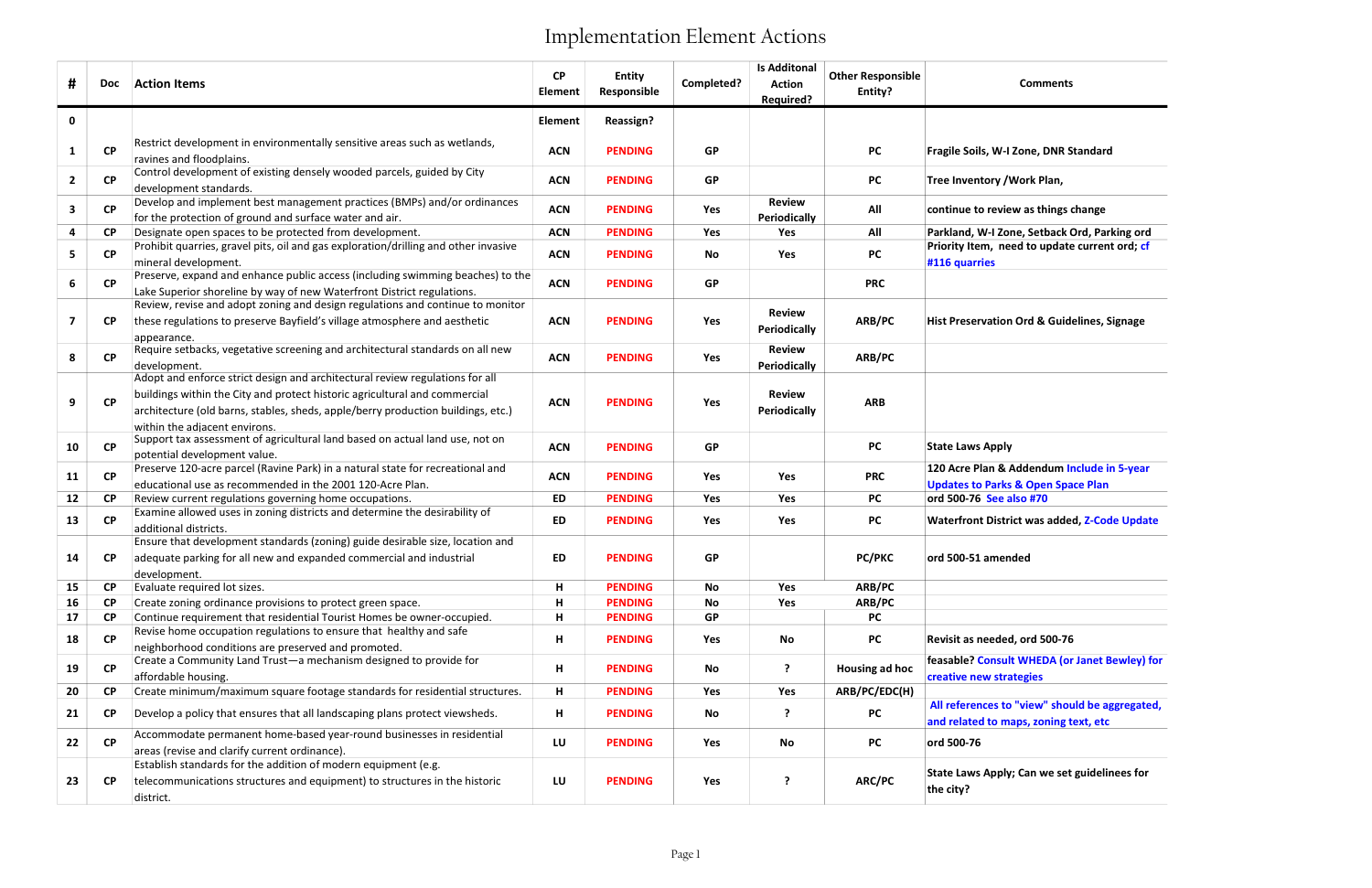### Comments

d. Particular projects?

ddress storm water, fragile

Ipdate in 5-year Parks & Open

Zone, Can we allow heathy

opt best practices. es of "view", part of Comp Plan

**Nevelopment Clarify this** t's the goal? d Think about the future,

ould have a 20-year plan, and plement elements whenever construction.

## e to work to imporve

e to work to imporve e to work to imporve

| #  | Doc <b>D</b> | <b>Action Items</b>                                                                                                                                                                                                           | <b>CP</b><br>Element | <b>Entity</b><br>Responsible | Completed? | <b>Is Additonal</b><br><b>Action</b><br>Required? | <b>Other Responsible</b><br>Entity? | <b>Comments</b>                                                                                                       |
|----|--------------|-------------------------------------------------------------------------------------------------------------------------------------------------------------------------------------------------------------------------------|----------------------|------------------------------|------------|---------------------------------------------------|-------------------------------------|-----------------------------------------------------------------------------------------------------------------------|
| 24 | CP           | Create guidelines for the Architectural Review Board to ensure that new<br>development maintains the scale of the community.                                                                                                  | LU                   | <b>PENDING</b>               | Yes        | <b>Review</b><br><b>Periodically</b>              | <b>ARB</b>                          | Revisit as needed. Particular projects                                                                                |
| 25 | CP           | Require application of PUD (Planned Unit Development) provisions for<br>developments of land in excess of a specified acreage.                                                                                                | LU                   | <b>PENDING</b>               | No         | Yes                                               | <b>PC</b>                           | <b>Needs Review Z-Code Update</b>                                                                                     |
| 26 | CP           | Encourage development of small residential properties.                                                                                                                                                                        | LU                   | <b>PENDING</b>               | Yes        | Yes                                               | ARB/PC/EDC(H)                       | Need to study lot sizes                                                                                               |
| 27 | <b>CP</b>    | Develop guidelines for the location and screening of modern equipment,<br>dumpsters, vending machines etc.                                                                                                                    | LU                   | <b>PENDING</b>               | No         | Yes                                               | ARB/PC                              | <b>Z-Code Update</b>                                                                                                  |
| 28 | <b>CP</b>    | Evaluate provisions for protecting open space.                                                                                                                                                                                | LU                   | <b>PENDING</b>               | Yes        | Yes                                               | <b>PC</b>                           | <b>Views and Open space</b>                                                                                           |
| 29 | CP           | Consider conservancy or environmental protection designation for all ravines,<br>streams, and run-off corridors in the City.                                                                                                  | LU                   | <b>PENDING</b>               | Yes        | Yes                                               | <b>PC</b>                           | Fragile Soils; need futher review for<br>maintaining IMPORTANT                                                        |
| 30 | <b>CP</b>    | Protect the edge of watercourses and ravines in a way that allows existing uses<br>to remain while requiring that any future development meets appropriate<br>standards.                                                      | LU                   | <b>PENDING</b>               | <b>GP</b>  |                                                   | ARB/PC                              | <b>DNR Requirements,</b>                                                                                              |
| 31 | <b>CP</b>    | Develop a policy to regulate development in areas identified as having steep<br>slopes and/or sensitive soils which will require a higher level of review, e.g.<br>hydrologic studies and mitigation strategies.              | LU                   | <b>PENDING</b>               | Yes        | Yes                                               | <b>PC/PWC</b>                       | <b>Need Guidelines AGREED</b>                                                                                         |
| 32 | CP           | Seek advice on how to deal with areas of springs and seeps, as well as<br>intermittent streams.                                                                                                                               | LU                   | <b>PENDING</b>               | No         | Yes                                               | PWC/PWC(U)                          | Need a plan to address storm water, f<br>soils, seeps, etc                                                            |
| 33 | <b>CP</b>    | Consider means for preserving open space and solar access.                                                                                                                                                                    | LU                   | <b>PENDING</b>               | Yes        | Yes                                               | <b>PC</b>                           | <b>State Law</b>                                                                                                      |
| 34 | <b>CP</b>    | Develop a waterfront zoning district.                                                                                                                                                                                         | LU                   | <b>PENDING</b>               | Yes        | <b>No</b>                                         | <b>PC</b>                           | <b>Waterfront Dist 2003</b>                                                                                           |
| 35 | <b>CP</b>    | Prohibit the development of any structure taller than existing structures along<br>the lakeshore.                                                                                                                             | LU                   | <b>PENDING</b>               | Yes        | Yes                                               | ARB/PC                              | 35' max; limited by fire equipment                                                                                    |
| 36 | <b>CP</b>    | Map and evaluate sensitive soils.                                                                                                                                                                                             | LU                   | <b>PENDING</b>               | Yes        | Yes                                               | <b>PC</b>                           | <b>Fragile Soils Map</b>                                                                                              |
| 37 | <b>CP</b>    | Preserve the 120-acre area of Ravine Park for environmental, recreational and<br>educational purposes as specified in the Report and Recommendations of the<br>120-Acre Planning Committee submitted in 2001.                 | LU                   | <b>PENDING</b>               | Yes        | Yes                                               | <b>PRC</b>                          | 120 Acre Plan, Update in 5-year Parks<br><b>Space Plan</b>                                                            |
| 38 | <b>CP</b>    | Adopt development standards that minimize impervious surfaces.                                                                                                                                                                | LU                   | <b>PENDING</b>               | No         | Yes                                               | <b>PC/PWC</b>                       | See # #32 above                                                                                                       |
| 39 | CP           | Consider guidelines for vegetation along the shoreline to address planting,<br>cutting, and deadfalls.                                                                                                                        | LU                   | <b>PENDING</b>               | No         | Yes                                               |                                     | W-1 Consevancy Zone, Can we allow h<br>cutting? YES, adopt best practices.                                            |
| 40 | <b>CP</b>    | Develop guidelines for the creation and preservation of Lake Superior views.                                                                                                                                                  | LU                   | <b>PENDING</b>               | No         | Yes                                               |                                     | Search other uses of "view", part of C<br>process                                                                     |
| 41 | CP           | Incorporate sensitive soils information into zoning regulations and guidelines for<br>development.                                                                                                                            | LU                   | <b>PENDING</b>               | No         | Yes                                               |                                     | Need more for development Clarify th<br>statement, what's the goal?                                                   |
| 42 | <b>CP</b>    | Map and evaluate current storm water system and determine its limitations.                                                                                                                                                    | LU                   | <b>PENDING</b>               | Yes        | Yes                                               | <b>PWC</b>                          | Revisit as needed Think about the fut<br>climate change.                                                              |
| 43 | <b>CP</b>    | Develop a long-range street improvement and expansion plan.                                                                                                                                                                   | T                    | <b>PENDING</b>               | Yes        | <b>Review</b><br><b>Periodically</b>              | <b>PC/PWC</b>                       | <b>Public Works should have a 20-year pl</b><br>be looking to implement elements wh<br>there's street reconstruction. |
| 44 | <b>CP</b>    | Encourage (and require where appropriate) designs and landscaping that<br>promote the retention of natural vegetation (to control erosion and runoff) for<br>all new development both within and beyond the City of Bayfield. | <b>UCF</b>           | <b>PENDING</b>               | <b>GP</b>  |                                                   | ARB/PC/PWC                          |                                                                                                                       |
| 45 | <b>CP</b>    | Provide opportunities for citizen input through alternative media, i.e. the<br>internet, in order to obtain new ideas on desirable commercial or industrial<br>development.                                                   | <b>ED</b>            | <b>ADM</b>                   | Yes        | Yes                                               |                                     | Need to continue to work to imporve                                                                                   |
| 46 | <b>CP</b>    | Create City web site-easier for public to obtain information.                                                                                                                                                                 | ED                   | <b>ADM</b>                   | Yes        | Yes                                               |                                     | Need to continue to work to imporve                                                                                   |
| 47 | <b>CP</b>    | Continue quarterly newsletter.                                                                                                                                                                                                | <b>ED</b>            | <b>ADM</b>                   | Yes        | Yes                                               |                                     | Need to continue to work to imporve                                                                                   |
| 48 | <b>CP</b>    | Develop a winter newsletter from the City and/or a community page on the City's<br>website to inform seasonal residents of developments, etc.                                                                                 | н                    | <b>ADM</b>                   | Yes        | Yes                                               |                                     | Need to continue to work to imporve                                                                                   |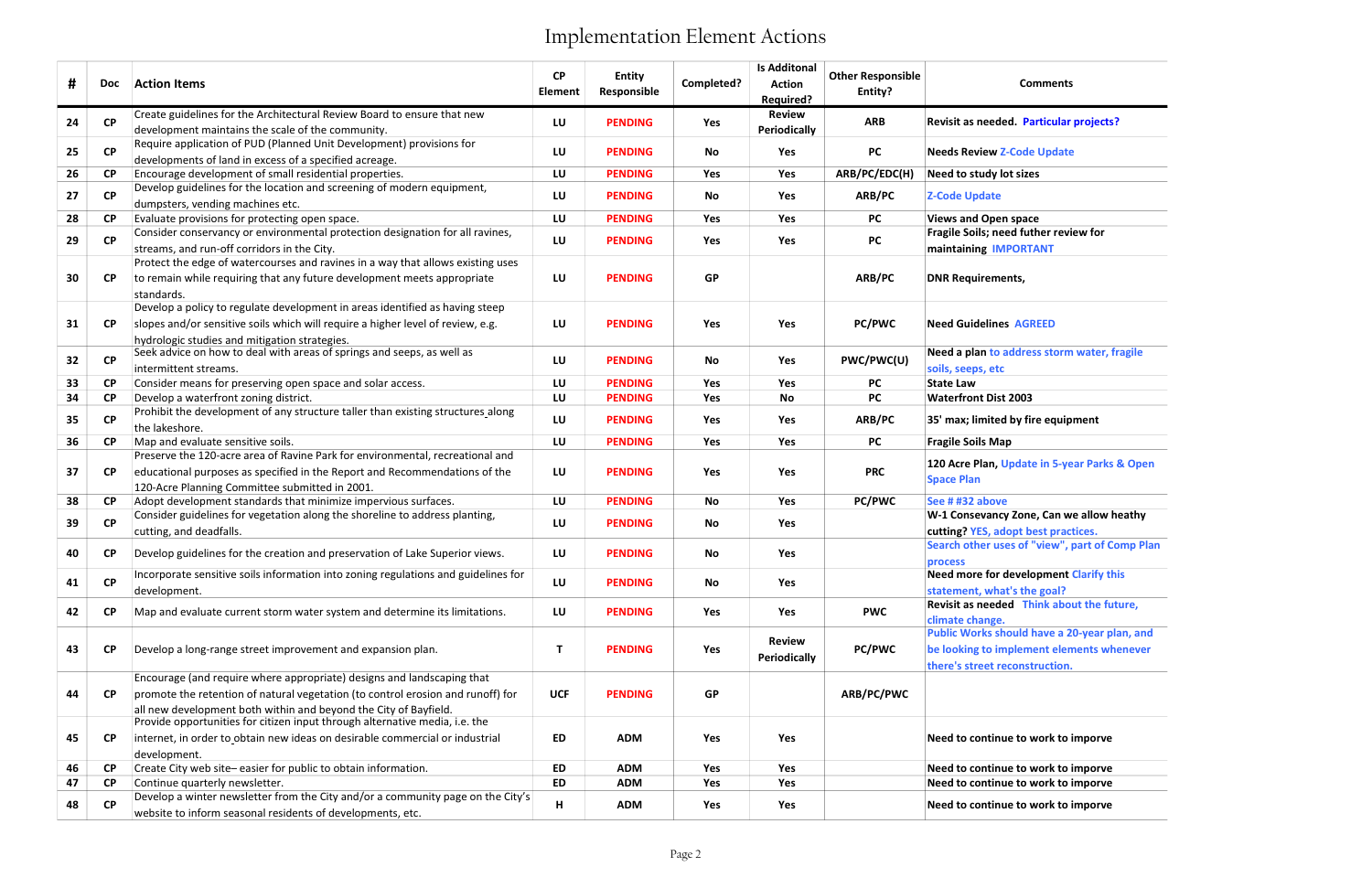## Comments

gional, must be an ongoing Not at city level, but have a rep at the BCEDC. ion shared with City decision-

| #  | <b>Doc</b> | <b>Action Items</b>                                                                                                                                                                                                                       | <b>CP</b><br><b>Element</b> | <b>Entity</b><br>Responsible | Completed? | <b>Is Additonal</b><br><b>Action</b><br>Required? | <b>Other Responsible</b><br>Entity? | <b>Comments</b>                                                                                  |
|----|------------|-------------------------------------------------------------------------------------------------------------------------------------------------------------------------------------------------------------------------------------------|-----------------------------|------------------------------|------------|---------------------------------------------------|-------------------------------------|--------------------------------------------------------------------------------------------------|
|    |            | Maintain the City's Historic District aesthetic guidelines when determining the                                                                                                                                                           |                             |                              |            |                                                   |                                     |                                                                                                  |
| 49 | <b>CP</b>  | placement and integration of satellite dishes and other communications<br>equipment in the City.                                                                                                                                          | <b>UCF</b>                  | <b>ARB</b>                   | <b>GP</b>  |                                                   | <b>ARB</b>                          | <b>State Laws apply</b>                                                                          |
| 50 | <b>CP</b>  | Establish a regional Education Committee to meet quarterly (at a minimum).                                                                                                                                                                | <b>ED</b>                   | cc                           | No         | Yes                                               |                                     | Schools issue, regional, must be an o<br>conversation already                                    |
| 51 | <b>CP</b>  | Create a City Economic Development Committee to encourage and develop new<br>businesses and new business strategies.                                                                                                                      | <b>ED</b>                   | cc                           | No         | Yes                                               |                                     | Not at city level, but have a rep at th<br><b>How is information shared with City</b><br>makers? |
| 52 | <b>CP</b>  | Accept donated conservation easements where appropriate.                                                                                                                                                                                  | LU                          | cc                           | <b>GP</b>  |                                                   |                                     |                                                                                                  |
| 53 | <b>CP</b>  | Assign oversight of Pavilion to specific Pavilion Management Committee.                                                                                                                                                                   | <b>UCF</b>                  | cc                           | Yes        | <b>No</b>                                         |                                     |                                                                                                  |
| 54 | CP         | Assign one member of the City Council to serve in an active liaison role between<br>the City of Bayfield and the Bayfield School District.                                                                                                | <b>UCF</b>                  | cc                           | No         | Yes                                               |                                     |                                                                                                  |
| 55 | CP         | Request that the Bayfield School District assign a member of its staff to serve as<br>liaison to the City of Bayfield.<br>If possible, keep average increases in real estate taxes and other public service                               | <b>UCF</b>                  | cc                           | <b>No</b>  | Yes                                               |                                     |                                                                                                  |
| 56 | <b>CP</b>  | fees at or below annual cost of living increases (as measured by the Consumer<br>Price Index).                                                                                                                                            | <b>UCF</b>                  | cc                           | <b>GP</b>  |                                                   |                                     |                                                                                                  |
| 57 | <b>CP</b>  | Seek out inefficiencies and waste in all public services.                                                                                                                                                                                 | <b>UCF</b>                  | cc                           | <b>GP</b>  |                                                   | All                                 |                                                                                                  |
|    |            | Cooperate with the Town of Bayfield to determine the feasibility of combining                                                                                                                                                             |                             |                              |            |                                                   |                                     |                                                                                                  |
| 58 | <b>CP</b>  | City and Town services in order to save money and improve service delivery (e.g.<br>police protection).                                                                                                                                   | <b>UCF</b>                  | cc                           | <b>GP</b>  |                                                   |                                     |                                                                                                  |
|    |            | Explore cooperative agreements with other units of government in the                                                                                                                                                                      |                             |                              |            |                                                   |                                     |                                                                                                  |
| 59 | <b>CP</b>  | Chequamegon Bay area to determine the possibilities for cost savings and                                                                                                                                                                  | <b>UCF</b>                  | cc                           | <b>GP</b>  |                                                   | All                                 |                                                                                                  |
|    |            | improved service delivery.                                                                                                                                                                                                                |                             |                              |            |                                                   |                                     |                                                                                                  |
| 60 | CP         | Where possible, use local products and services so public expenditures have<br>positive impact on local economy.                                                                                                                          | <b>UCF</b>                  | cc                           | <b>GP</b>  |                                                   | All                                 |                                                                                                  |
| 61 | <b>CP</b>  | Prevent pollution of Lake Superior along City waterfront through strict<br>enforcement of clean water and air regulations.                                                                                                                | <b>ACN</b>                  | <b>CC/DNR</b>                | <b>GP</b>  |                                                   | All                                 | Clean Marina,                                                                                    |
| 62 | CP         | Review Snowmobile and ATV routes, speed limits, signage, hours permitted, and<br>enforcement.                                                                                                                                             | LU                          | <b>CC/PHSC</b>               | Yes        | Yes                                               |                                     | Revisit as needed See also #180-180                                                              |
| 63 | <b>CP</b>  | Support tax incentives that would encourage sustained agricultural use within<br>adjoining townships and the adjacent environs.                                                                                                           | <b>ACN</b>                  | <b>EDC</b>                   | <b>GP</b>  |                                                   | CC/Mayor                            |                                                                                                  |
| 64 | CP         | Encourage non-polluting business and industry within the City.                                                                                                                                                                            | <b>ACN</b>                  | <b>EDC</b>                   | <b>GP</b>  |                                                   | CC/Mayor                            |                                                                                                  |
|    |            | Establish agricultural enterprise as a priority in the City's economic development                                                                                                                                                        |                             |                              |            |                                                   |                                     |                                                                                                  |
| 65 | <b>CP</b>  | plan and encourage the production of value-added agricultural and forest<br>products.                                                                                                                                                     | <b>ACN</b>                  | <b>EDC</b>                   | No         | Yes                                               | CC/Mayor                            | <b>Create a Plan</b>                                                                             |
| 66 | CP         | Encourage local businesses to feature locally grown and produced agricultural<br>and forest products.                                                                                                                                     | <b>ACN</b>                  | <b>EDC</b>                   | <b>GP</b>  |                                                   | CC/Mayor                            | Done by BCVB                                                                                     |
| 67 | CP         | Support the development of regional marketing and distribution plans for locally<br>grown and produced agricultural and forest products.                                                                                                  | <b>ACN</b>                  | <b>EDC</b>                   | <b>GP</b>  |                                                   | CC/Mayor                            |                                                                                                  |
| 68 | CP         | Make the survival of commercial fishing a priority in the City's economic<br>development plan and support the continuation of maritime-related businesses,<br>including boat building and restoration, sailmaking, fishing charters, etc. | <b>ACN</b>                  | <b>EDC</b>                   | No         | Yes                                               | <b>CC/Mayor</b>                     | Create a Plan                                                                                    |
| 69 | CP         | Ensure that artists and arts and crafts businesses are a priority in the City's<br>economic development plan.                                                                                                                             | <b>ACN</b>                  | <b>EDC</b>                   | No         | Yes                                               | <b>CC/Mayor</b>                     | Create a Plan                                                                                    |
| 70 | <b>CP</b>  | Support and promote Bayfield County's economic development plan, particularly<br>home-based, electronic-communications-based businesses.                                                                                                  | ED                          | <b>EDC</b>                   | <b>GP</b>  |                                                   | CC/Mayor                            | <b>Tech Update</b>                                                                               |
| 71 | <b>CP</b>  | Promote information technology advancement.                                                                                                                                                                                               | ED                          | <b>EDC</b>                   | <b>GP</b>  |                                                   | CC/Mayor                            | <b>Tech Update</b>                                                                               |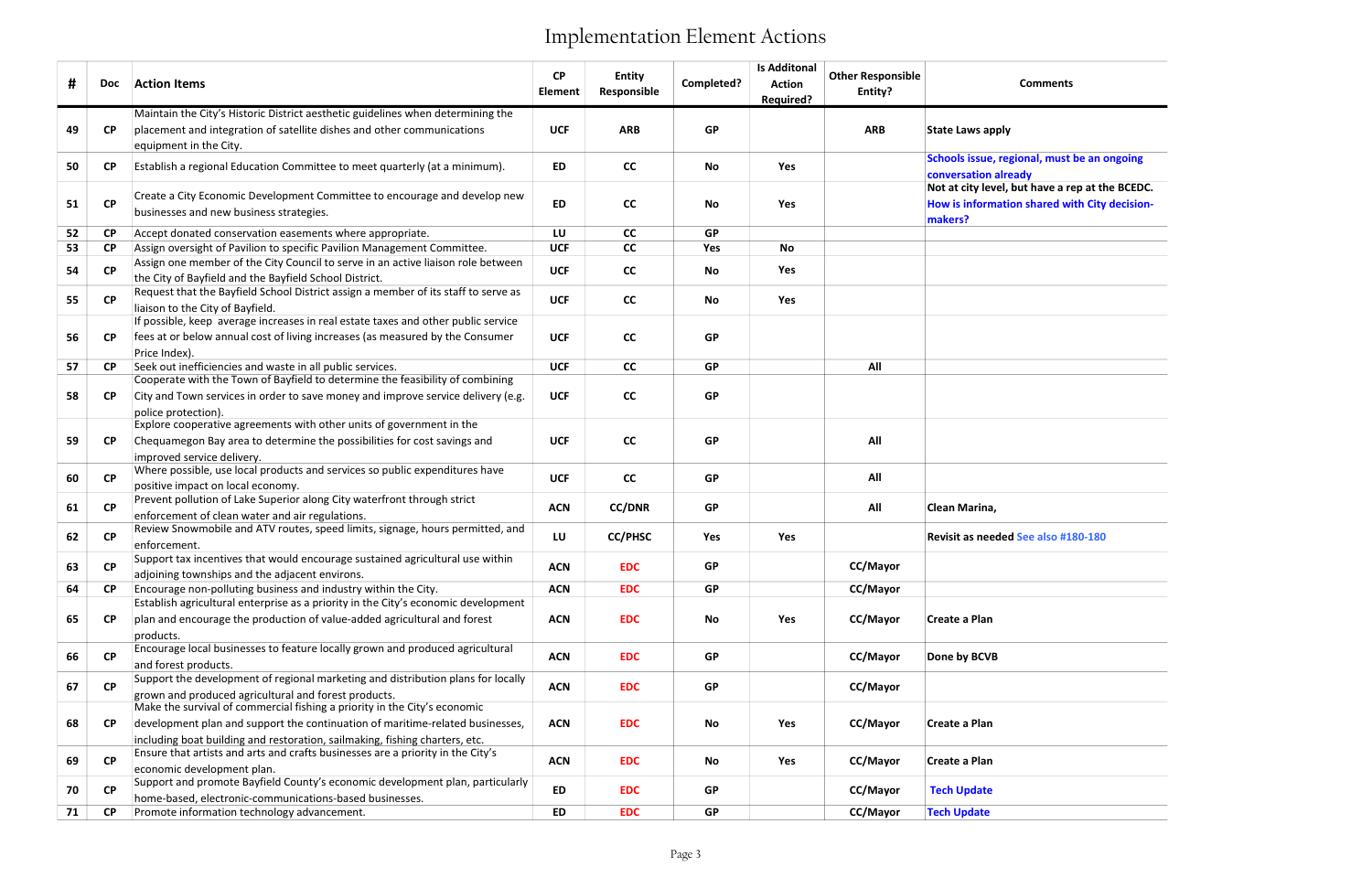| <b>Comments</b> |  |
|-----------------|--|
|                 |  |
|                 |  |
|                 |  |
|                 |  |
|                 |  |
|                 |  |
|                 |  |

| #  | Doc       | <b>Action Items</b>                                                                                                                                                                    | <b>CP</b><br><b>Element</b> | <b>Entity</b><br>Responsible | Completed? | <b>Is Additonal</b><br><b>Action</b><br>Required? | <b>Other Responsible</b><br>Entity? | <b>Comments</b>                                                 |
|----|-----------|----------------------------------------------------------------------------------------------------------------------------------------------------------------------------------------|-----------------------------|------------------------------|------------|---------------------------------------------------|-------------------------------------|-----------------------------------------------------------------|
| 72 | <b>CP</b> | Encourage development of assisted living facilities in Bayfield.                                                                                                                       | <b>ED</b>                   | <b>EDC</b>                   | <b>GP</b>  |                                                   | CC/Mayor/EDC(H) Housing             |                                                                 |
| 73 | <b>CP</b> | Work with local providers to ensure quality public services (Internet/phone, gas<br>and electric).                                                                                     | <b>ED</b>                   | <b>EDC</b>                   | <b>GP</b>  |                                                   | CC/Mayor                            | <b>Tech Update</b>                                              |
| 74 | <b>CP</b> | Seek year-round community involvement from residents (full-time and seasonal,<br>and those that call Bayfield "home").                                                                 | <b>ED</b>                   | <b>EDC</b>                   | <b>GP</b>  |                                                   | CC/Mayor/ADM                        | <b>CP Process</b>                                               |
| 75 | <b>CP</b> | Encourage development of businesses that produce local agricultural, forest and<br>fisheries products.                                                                                 | <b>ED</b>                   | <b>EDC</b>                   | <b>GP</b>  |                                                   | CC/Mayor                            |                                                                 |
| 76 | <b>CP</b> | Show support for a local, independent newspaper.                                                                                                                                       | <b>ED</b>                   | <b>EDC</b>                   | <b>GP</b>  |                                                   | CC/Mayor                            | <b>Tech Update?</b>                                             |
| 77 | <b>CP</b> | Recruit a major environmental magazine to be headquartered in Bayfield.                                                                                                                | <b>ED</b>                   | <b>EDC</b>                   | No         | ?                                                 | CC/Mayor                            | Tech Update? See also #245, hire a planner?                     |
| 78 | <b>CP</b> | Participate in lobbying activities to promote region.                                                                                                                                  | <b>ED</b>                   | <b>EDC</b>                   | <b>GP</b>  |                                                   | CC/Mayor                            | Done by BCVB                                                    |
| 79 | <b>CP</b> | Work closely with adjacent communities - Towns of Bayfield, Russell and<br>LaPointe, and the Red Cliff Band - in a cooperative manner to increase business<br>and job opportunities.   | <b>ED</b>                   | <b>EDC</b>                   | <b>GP</b>  |                                                   | CC/Mayor                            | <b>Regional Cooperation</b>                                     |
| 80 | <b>CP</b> | Promote the Bayfield County Economic Development Plan, particularly the Lone<br>Eagle/High Flyer concept - home-based, electronic communications-based<br>businesses.                  | н                           | <b>EDC</b>                   | <b>GP</b>  |                                                   | CC/Mayor                            |                                                                 |
| 81 | <b>CP</b> | Provide incentives for appropriate businesses to locate in Bayfield.                                                                                                                   | LU                          | <b>EDC</b>                   | No         | Yes                                               | CC/Mayor                            | Create a Plan                                                   |
| 82 | <b>CP</b> | Create an "artists' park" similar to an industrial park model.                                                                                                                         |                             | <b>EDC</b>                   | No         | Yes                                               | CC/Mayor                            | Create a Plan                                                   |
| 83 | <b>CP</b> | Balance need for development with need to preserve natural, cultural and<br>historical resources.                                                                                      |                             | <b>EDC</b>                   | <b>GP</b>  |                                                   | CC/Mayor                            |                                                                 |
| 84 | CP        | Promote a customer-friendly, hometown attitude through better customer<br>service.                                                                                                     | <b>ED</b>                   | EDC(D)                       | <b>GP</b>  |                                                   |                                     | Done by BCVB                                                    |
| 85 | <b>CP</b> | Promote uniform store hours, additional services such as home delivery, etc. for<br>improved accessibility.                                                                            | <b>ED</b>                   | EDC(D)                       | <b>GP</b>  |                                                   |                                     | Done by BCVB                                                    |
| 86 | <b>CP</b> | Promote interaction and cooperation between business operators through<br>coordination of services.                                                                                    | ED                          | EDC(D)                       | <b>GP</b>  |                                                   |                                     | Done by BCVB                                                    |
| 87 | <b>CP</b> | Support the availability of affordable quality housing for people to purchase,<br>lease to own, or rent; such housing shall conform with and enhance Bayfield's<br>historic character. | <b>ED</b>                   | EDC(H)                       | <b>GP</b>  |                                                   | Housing ad hoc                      |                                                                 |
| 88 | <b>CP</b> | Work to change existing State of Wisconsin laws that pertain to primary<br>residence property tax credit.                                                                              | н                           | EDC(H)                       | No         | No                                                | Housing ad hoc                      |                                                                 |
| 89 | <b>CP</b> | Provide loan information and assistance on home maintenance programs.                                                                                                                  | н                           | EDC(H)                       | <b>GP</b>  |                                                   | Housing ad hoc                      |                                                                 |
| 90 | <b>CP</b> | Educate property owners, residents and developers on the need for a year-round<br>housing stock.                                                                                       | н                           | EDC(H)                       | No         | Yes                                               | Housing ad hoc                      |                                                                 |
| 91 | <b>CP</b> | Provide historic structure tax credit information                                                                                                                                      | н                           | EDC(H)                       | <b>GP</b>  |                                                   | Housing ad hoc                      |                                                                 |
| 92 | <b>CP</b> | Develop a voluntary program whereby developers are encouraged to construct<br>or make financial contributions toward permanently affordable housing.                                   | н                           | EDC(H)                       | No         | No                                                | Housing ad hoc                      |                                                                 |
| 93 | <b>CP</b> | Encourage the development of an independent-living and assisted-living facility.                                                                                                       | H                           | EDC(H)                       | <b>GP</b>  |                                                   | Housing ad hoc                      |                                                                 |
| 94 | CP        | Seek sponsors and funds to support the development of permanently affordable<br>housing for renters and potential home owners.                                                         | н                           | EDC(H)                       | No         | Yes                                               | Housing ad hoc                      |                                                                 |
| 95 | <b>CP</b> | Develop an impact fee program that will support permanently affordable                                                                                                                 | H                           | EDC(H)                       | No         | ?                                                 | Housing ad hoc                      |                                                                 |
| 96 | <b>CP</b> | Develop personal contacts with each new homeowner within first year of<br>purchase, through an organized welcome committee.                                                            | н                           | EDC(H)                       | No         | ?                                                 | Housing ad hoc                      | <b>Realtors, Chamber, Water Bill</b>                            |
| 97 | <b>CP</b> | Encourage owner-occupied year-round residential development by exploring<br>ways to fund a local housing trust for year-round residences.                                              | LU                          | EDC(H)                       | Yes        | No                                                | Housing ad hoc                      | Tried and Failed, not having ownership of land<br>was a problem |
| 98 | <b>CP</b> | Define mechanisms for encouraging local commercial fishing operations.                                                                                                                 | LU                          | EDC/HC                       | No         | Yes                                               | <b>Include in Plan?</b>             | How do we support them? Can we create<br><b>Guidelines?</b>     |
| 99 | <b>CP</b> | Seek assistance in planning and development of region.                                                                                                                                 | ED                          | <b>EDC/PC</b>                | <b>GP</b>  |                                                   |                                     | Use Regional and County resources.                              |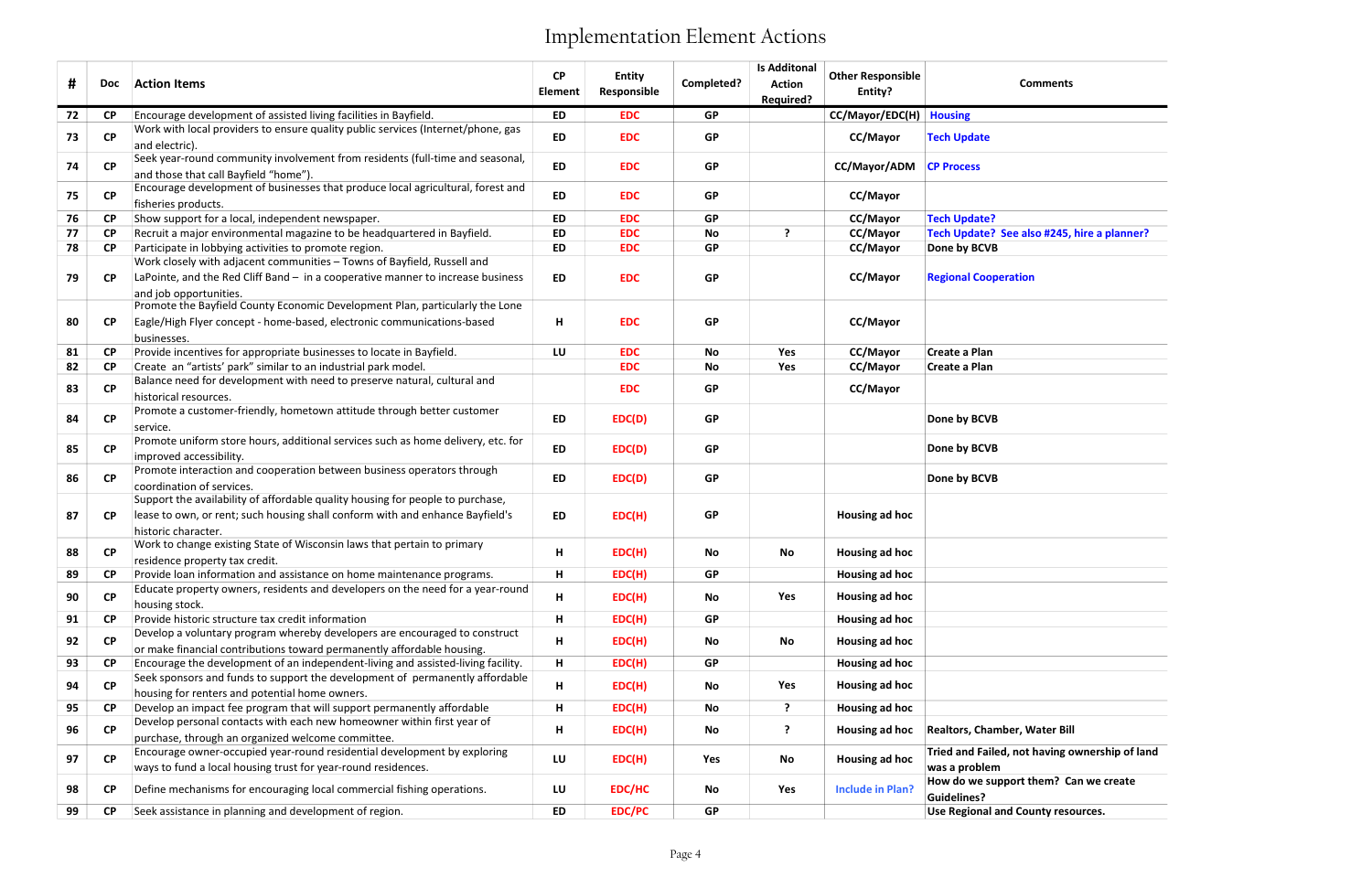| This is an implementable goal, not just a GP                                |
|-----------------------------------------------------------------------------|
| Rewrite as "Require Marina entities to<br>maintain WI Clean Marina Status"? |
| Part of Clean Marina; Merge with 102                                        |
| Part of Clean Marina; Merge with 102                                        |
| low priority, senic by way                                                  |
| need to develop standards                                                   |
|                                                                             |
|                                                                             |
|                                                                             |
|                                                                             |
|                                                                             |
|                                                                             |
| historical guide, ARB, NP guidelines                                        |

| #   | <b>Doc</b>             | <b>Action Items</b>                                                                                                                                        | <b>CP</b><br><b>Element</b> | <b>Entity</b><br>Responsible | Completed? | <b>Is Additonal</b><br><b>Action</b><br>Required? | <b>Other Responsible</b><br>Entity? | <b>Comments</b>                                                             |
|-----|------------------------|------------------------------------------------------------------------------------------------------------------------------------------------------------|-----------------------------|------------------------------|------------|---------------------------------------------------|-------------------------------------|-----------------------------------------------------------------------------|
|     |                        | Annually evaluate the quality of services provided by the police, fire and                                                                                 |                             |                              |            | <b>Review</b>                                     |                                     |                                                                             |
| 100 | CP                     | emergency medical service in order to assure the community of a prompt and                                                                                 | <b>UCF</b>                  | FPC/AC                       | Yes        | Annually                                          |                                     |                                                                             |
| 101 | CP                     | efficient response to emergencies.<br>Develop an on-going partnership between the City's Harbor Commission and                                             | T                           | HC                           | <b>GP</b>  |                                                   |                                     | This is an implementable goal, not just a GP                                |
|     |                        | private parties to develop marine access recommendations and solutions.                                                                                    |                             |                              |            |                                                   |                                     |                                                                             |
| 102 | CP                     | Review the marinas' environmental policy agreements and assure continuous<br>compliance with Wisconsin DNR rules governing operations of boat marinas on   | <b>UCF</b>                  | HC                           | Yes        | <b>Review</b><br>Annually                         |                                     | Rewrite as "Require Marina entities to<br>maintain WI Clean Marina Status"? |
|     |                        | the Great Lakes.                                                                                                                                           |                             |                              |            |                                                   |                                     |                                                                             |
|     |                        | Coordinate with local businesses, the DNR and related agencies to provide for the                                                                          |                             |                              |            | <b>Review</b>                                     |                                     |                                                                             |
| 103 | <b>CP</b>              | orderly and safe collection of oil from ice racing events, boats and local industries                                                                      | <b>UCF</b>                  | HC/PHSC                      | No         | Annually                                          |                                     | Part of Clean Marina; Merge with 102                                        |
|     |                        | to reduce and eliminate discharge into Lake Superior.<br>Assure that the marinas' or individual's work practices do not result in the                      |                             |                              |            |                                                   |                                     |                                                                             |
| 104 | CP                     | release of materials into the air or water which can be considered a public health                                                                         | <b>UCF</b>                  | HC/PHSC                      | <b>No</b>  | <b>Review</b>                                     |                                     | Part of Clean Marina; Merge with 102                                        |
|     |                        | hazard, such as fiberglass grinding dust, painting, etc.                                                                                                   |                             |                              |            | <b>Annually</b>                                   |                                     |                                                                             |
|     |                        | Provide careful stewardship of the Bayfield Carnegie Library to ensure that it is                                                                          |                             |                              |            |                                                   |                                     |                                                                             |
| 105 | CP                     | maintained as a valuable community resource.                                                                                                               | <b>UCF</b>                  | <b>LB</b>                    | <b>GP</b>  |                                                   |                                     |                                                                             |
|     |                        | Develop green buffers around the City and green corridors at the City's entrances                                                                          |                             |                              |            |                                                   |                                     |                                                                             |
| 106 | <b>CP</b>              | along Highway 13.                                                                                                                                          | <b>ACN</b>                  | <b>PC</b>                    | <b>No</b>  | No                                                |                                     | low priority, senic by way                                                  |
| 107 | <b>CP</b>              | Develop a community landscape education program; encourage and support                                                                                     | <b>ACN</b>                  | <b>PC</b>                    | <b>No</b>  | Yes                                               | Tree/BRC?                           |                                                                             |
|     |                        | landscaping that uses native plants and doesn't require pesticides.                                                                                        |                             |                              |            |                                                   |                                     |                                                                             |
| 108 | <b>CP</b>              | Encourage new development to adhere to green development standards.                                                                                        | <b>ACN</b>                  | <b>PC</b>                    | <b>No</b>  | Yes                                               |                                     | need to develop standards                                                   |
| 109 | <b>CP</b>              | Where development is appropriate, encourage cluster design to maximize                                                                                     | <b>ACN</b>                  | <b>PC</b>                    | <b>GP</b>  |                                                   |                                     |                                                                             |
|     |                        | preservation of open space, agricultural and forest land.                                                                                                  |                             |                              |            |                                                   |                                     |                                                                             |
| 110 | $\mathsf{C}\mathsf{P}$ | Work together with surrounding townships and Bayfield County to develop                                                                                    | <b>ACN</b>                  | <b>PC</b>                    | <b>No</b>  | Yes                                               |                                     |                                                                             |
|     |                        | compatible land use and zoning regulations.<br>Work cooperatively with the Towns of Bayfield and Russell, to discourage strip                              |                             |                              |            |                                                   |                                     |                                                                             |
| 111 | <b>CP</b>              | development along Highway 13 entrances to the City.                                                                                                        | <b>ACN</b>                  | <b>PC</b>                    | <b>GP</b>  |                                                   |                                     |                                                                             |
|     |                        | Consult with the Land Stewardship Project, The Trust for Public Land, The Nature                                                                           |                             |                              |            |                                                   |                                     |                                                                             |
| 112 | CP                     | Conservancy and any other appropriate organizations on land protection issues.                                                                             | <b>ACN</b>                  | <b>PC</b>                    | <b>No</b>  | Yes                                               |                                     |                                                                             |
|     |                        | Work with the Bayfield Regional Conservancy on land protection issues of mutual                                                                            |                             |                              |            |                                                   |                                     |                                                                             |
| 113 | <b>CP</b>              | concern.                                                                                                                                                   | <b>ACN</b>                  | <b>PC</b>                    | <b>GP</b>  |                                                   |                                     |                                                                             |
|     |                        | Cooperate with the Town of Bayfield and Bayfield County on land use issues and                                                                             |                             |                              |            |                                                   |                                     |                                                                             |
| 114 | <b>CP</b>              | consult the Town of Bayfield's Land Use Plan and its Farmland Preservation                                                                                 | <b>ACN</b>                  | <b>PC</b>                    | <b>GP</b>  |                                                   |                                     |                                                                             |
|     |                        | Program.                                                                                                                                                   |                             |                              |            |                                                   |                                     |                                                                             |
| 115 | CP                     | Discourage non-agricultural development of productive, potentially productive                                                                              | <b>ACN</b>                  | <b>PC</b>                    | <b>GP</b>  |                                                   |                                     |                                                                             |
|     |                        | and fallow agricultural land within the adjacent environs.                                                                                                 |                             |                              |            |                                                   |                                     |                                                                             |
|     |                        | Discourage mineral and fossil fuel resource development - such as quarries,                                                                                |                             |                              |            |                                                   |                                     |                                                                             |
| 116 | <b>CP</b>              | mining, and oil and gas exploration and drilling - on productive, potentially                                                                              | <b>ACN</b>                  | <b>PC</b>                    | <b>No</b>  | Yes                                               |                                     |                                                                             |
|     |                        | productive and fallow farmland.                                                                                                                            |                             |                              |            |                                                   |                                     |                                                                             |
| 117 | CP                     | Encourage and support diverse, environmentally responsible agricultural                                                                                    | <b>ACN</b>                  | <b>PC</b>                    | <b>GP</b>  |                                                   |                                     |                                                                             |
|     |                        | endeavors in adjoining townships and within the adjacent environs.<br>Identify all important historical, cultural and archaeological sites within the City |                             |                              |            |                                                   |                                     |                                                                             |
| 118 | <b>CP</b>              | limits. Develop specific design review standards for preservation, restoration and                                                                         | <b>ACN</b>                  | <b>PC</b>                    | Yes        | Yes                                               |                                     | historical guide, ARB, NP guidelines                                        |
|     |                        | renovation of such buildings and sites.                                                                                                                    |                             |                              |            |                                                   |                                     |                                                                             |
|     |                        | Assist business owners with development plans in order to ensure that the site                                                                             |                             |                              |            |                                                   |                                     |                                                                             |
| 119 | <b>CP</b>              | plan conforms with the Comprehensive Plan and minimizes possible negative                                                                                  | <b>ED</b>                   | <b>PC</b>                    | <b>GP</b>  |                                                   |                                     |                                                                             |
|     |                        | environmental impacts.                                                                                                                                     |                             |                              |            |                                                   |                                     |                                                                             |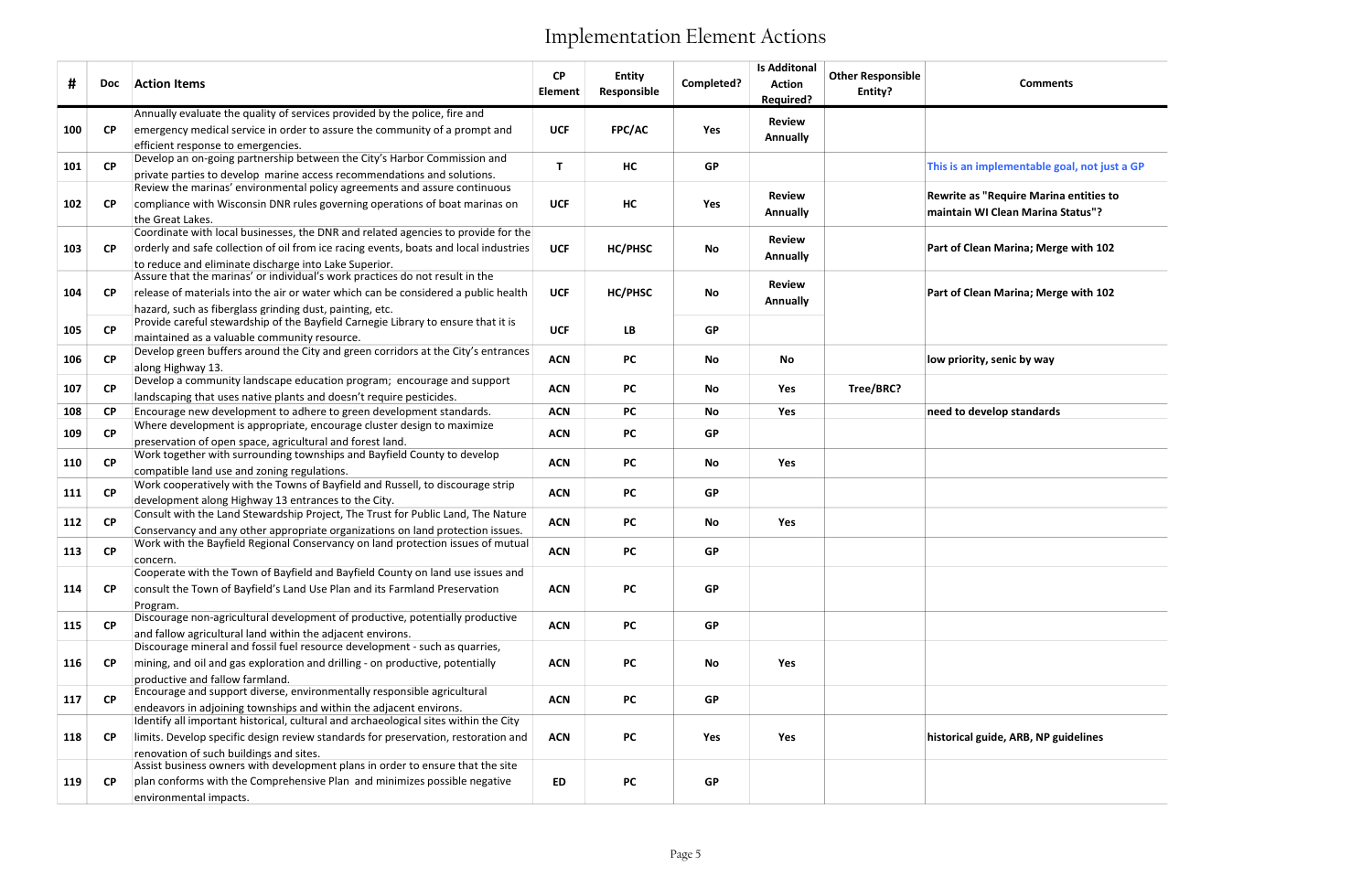## Comments

le; need to develop guidelines ric district AGREED

d Consider best practices & Z-

f a specific period of review ents; need training for board eed to work with neighboring communities Z-Code and Regional Cooperation Regional Cooperation, extraterritorial

**MPORTANT: Z-Code Update,** 

ration, extraterritorial

| #   | Doc                    | <b>Action Items</b>                                                                                                                        | CP<br><b>Element</b> | <b>Entity</b><br>Responsible | Completed? | <b>Is Additonal</b><br><b>Action</b><br>Required? | <b>Other Responsible</b><br>Entity? | <b>Comments</b>                        |
|-----|------------------------|--------------------------------------------------------------------------------------------------------------------------------------------|----------------------|------------------------------|------------|---------------------------------------------------|-------------------------------------|----------------------------------------|
| 120 | CP                     | Ensure that all new and expanded commercial and industrial development                                                                     | <b>ED</b>            | <b>PC</b>                    | <b>GP</b>  |                                                   | <b>ARB</b>                          |                                        |
|     |                        | complies with City's historic preservation standards                                                                                       |                      |                              |            |                                                   |                                     |                                        |
| 121 | CP                     | Continually review comprehensive plan in order to ensure goals and objectives                                                              | <b>ED</b>            | <b>PC</b>                    | <b>GP</b>  |                                                   |                                     |                                        |
| 122 | <b>CP</b>              | are being implemented and to keep the plan a living and updated document.<br>Encourage apartments on upper levels of commercial buildings. | н                    | PC                           | <b>GP</b>  |                                                   | ARB/PC                              |                                        |
| 123 | <b>CP</b>              | Develop an incentive program to encourage development of buildable lots.                                                                   | н                    | <b>PC</b>                    | No         | Yes                                               |                                     | <b>TID</b>                             |
|     |                        | Develop standards and guidelines for Architectural Review Board to use when                                                                |                      |                              |            |                                                   |                                     |                                        |
| 124 | <b>CP</b>              | reviewing development proposals.                                                                                                           | н                    | <b>PC</b>                    | Yes        | Yes                                               |                                     |                                        |
|     |                        | Maintain integrity of the Historic Preservation Ordinance by adding historic                                                               |                      |                              |            |                                                   |                                     |                                        |
| 125 | $\mathsf{C}\mathsf{P}$ | preservation design guidelines as well as developing policies to govern                                                                    | H                    | <b>PC</b>                    | <b>GP</b>  |                                                   |                                     |                                        |
|     |                        | consistently.                                                                                                                              |                      |                              |            |                                                   |                                     |                                        |
| 126 | CP                     | Create a property maintenance ordinance that allows for effective control of                                                               | н                    | <b>PC</b>                    | No         | Yes                                               |                                     | underway                               |
|     |                        | dilapidated structures, junked properties and noxious weeds.                                                                               |                      |                              |            |                                                   |                                     |                                        |
| 127 | $\mathsf{C}\mathsf{P}$ | Achieve Distinctive Community status according to standards set by the National                                                            | LU                   | <b>PC</b>                    | ?          | YES, almost                                       | ARB?                                | Can we verify this?                    |
|     |                        | Trust for Historic Preservation.<br>Revise demolition permit requirements to reflect standards of density and                              |                      |                              |            | surely                                            |                                     | Need zoning code; need to deve         |
| 128 | <b>CP</b>              | character established for both commercial and residential areas of the City.                                                               | LU                   | PC                           | No         | Yes                                               |                                     | outside of historic district AGRE      |
|     |                        | Utilize local resources, e.g. Department of Natural Resources, Natural Resource                                                            |                      |                              |            |                                                   |                                     |                                        |
| 129 | <b>CP</b>              | Conservation Service, U.S. Forest Service.                                                                                                 | LU                   | <b>PC</b>                    | <b>GP</b>  |                                                   |                                     |                                        |
| 130 |                        | Support compact development patterns with smaller housing units (evaluate                                                                  |                      |                              |            |                                                   |                                     |                                        |
|     |                        | required lot sizes; encourage building of duplexes on double lots; encourage                                                               |                      |                              |            |                                                   |                                     |                                        |
|     | <b>CP</b>              | garage access off alleys; consider allowing residential development on single                                                              | LU                   | PC                           | No         | Yes                                               | Housing ad hoc                      | <b>Zoning Code Update</b>              |
|     |                        | lots).                                                                                                                                     |                      |                              |            |                                                   |                                     |                                        |
| 131 | <b>CP</b>              | Require new developments (over a certain acreage) to provide a balance of large                                                            | LU                   | PC                           | No         | Yes                                               |                                     | <b>Zoning Code Update</b>              |
|     |                        | and small lots and/or houses.                                                                                                              |                      |                              |            |                                                   |                                     |                                        |
| 132 | <b>CP</b>              | Encourage mixed-use development and redevelopment, combining commercial                                                                    | LU                   | PC                           | <b>GP</b>  |                                                   | Housing ad hoc                      | overlay district would be useful       |
|     |                        | and residential elements (encourage with favorable property tax treatment).                                                                |                      |                              |            |                                                   |                                     |                                        |
| 133 | CP                     | Encourage development of year-round commercial and retail businesses                                                                       | LU                   | <b>PC</b>                    | <b>GP</b>  |                                                   |                                     |                                        |
|     |                        | downtown.                                                                                                                                  |                      |                              |            |                                                   |                                     |                                        |
| 134 | <b>CP</b>              | Encourage infill and redevelopment downtown (e.g. Xcel Energy transformer                                                                  | LU                   | PC                           | <b>GP</b>  |                                                   |                                     | <b>Comp Plan Update process</b>        |
|     |                        | area, old county garage).                                                                                                                  |                      |                              |            |                                                   |                                     | <b>Revisit as needed Consider bes</b>  |
| 135 | <b>CP</b>              | Re-examine uses allowed in zoning districts for appropriateness.                                                                           | LU                   | PC                           | Yes/NO     | Yes                                               | <b>ARB</b>                          | <b>Code Update</b>                     |
| 136 | <b>CP</b>              | Review Historic Preservation standards and guidelines every two years.                                                                     | LU                   | PC                           | Yes        | Yes                                               |                                     | <b>Good example of a specific peri</b> |
| 137 | <b>CP</b>              | Ensure that variances are not issued until the appropriate findings are made.                                                              | LU                   | <b>PC</b>                    | <b>GP</b>  |                                                   |                                     | Legal Requirements; need train         |
|     |                        | Minimize strip development, enhance scenic beauty through vegetative                                                                       |                      |                              |            |                                                   |                                     | in the city yes; need to work wi       |
| 138 | <b>CP</b>              | screening and develop architectural standards.                                                                                             | LU                   | PC                           | No         | Yes                                               |                                     | communities Z-Code and Regior          |
| 139 | <b>CP</b>              | Work toward intergovernmental agreements with surrounding communities (e.g.                                                                | LU                   | PC                           | No         | Yes                                               |                                     | <b>Regional Cooperation, extrateri</b> |
|     |                        | state Scenic By-Way program).                                                                                                              |                      |                              |            |                                                   |                                     | jurisdiction                           |
| 140 | <b>CP</b>              | Do not sacrifice scale and small town atmosphere as City grows to 1000.                                                                    | LU                   | <b>PC</b>                    | <b>GP</b>  |                                                   |                                     |                                        |
| 141 | CP                     | Encourage compact development patterns, which preserve open space, are                                                                     | LU                   | PC                           | GP         | <b>YES</b>                                        |                                     | Create a Plan. IMPORTANT: Z-C          |
| 142 | <b>CP</b>              | easier and cheaper to service, and more energy efficient.<br>Require pedestrian-friendly design (e.g. by including sidewalks in all        | LU                   | <b>PC</b>                    | <b>GP</b>  |                                                   |                                     | grant opportunity                      |
|     |                        | Preserve and expand public access to the Lake Superior shoreline, giving special                                                           |                      |                              |            |                                                   |                                     |                                        |
| 143 | CP                     | attention to swimming beaches.                                                                                                             | LU                   | <b>PC</b>                    | <b>GP</b>  |                                                   |                                     |                                        |
|     |                        |                                                                                                                                            |                      |                              |            |                                                   |                                     | <b>Regional Cooperation, extrateri</b> |
| 144 | <b>CP</b>              | Plan for and develop a green buffer around the City.                                                                                       | LU                   | <b>PC</b>                    | No         | Yes                                               |                                     | jurisdiction                           |
| 145 | <b>CP</b>              | Develop a property maintenance ordinance.                                                                                                  | LU                   | <b>PC</b>                    | No         | Yes                                               |                                     | In Progress 2017                       |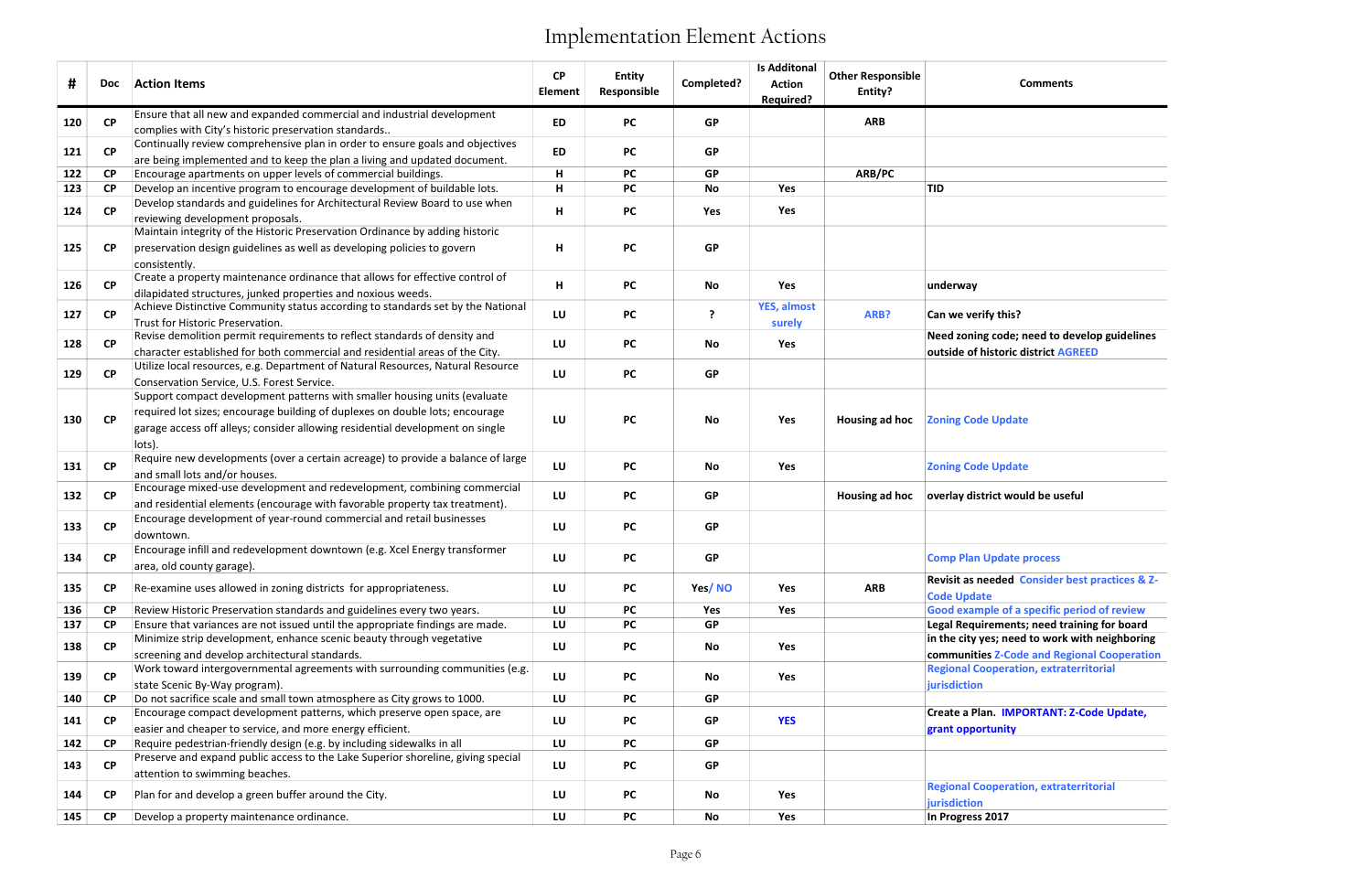### Comments

Dollar Buss, Lyft, Uber Explore

| #   | <b>Doc</b>             | <b>Action Items</b>                                                                                                                                                                                                      | CP<br>Element | <b>Entity</b><br>Responsible | Completed? | <b>Is Additonal</b><br><b>Action</b><br><b>Required?</b> | <b>Other Responsible</b><br>Entity?                                            | <b>Comments</b>                                                                                                      |
|-----|------------------------|--------------------------------------------------------------------------------------------------------------------------------------------------------------------------------------------------------------------------|---------------|------------------------------|------------|----------------------------------------------------------|--------------------------------------------------------------------------------|----------------------------------------------------------------------------------------------------------------------|
| 146 | <b>CP</b>              | Provide guidelines for development on densely wooded parcels and consider<br>limiting clearing to a certain percentage of trees on a parcel.                                                                             | LU            | <b>PC</b>                    | No         | Yes                                                      | <b>Tree Board?</b>                                                             | See other references to trees                                                                                        |
| 147 | CP                     | Utilize land protection strategies (e.g. those outlined by the Land Stewardship<br>Project).                                                                                                                             | LU            | <b>PC</b>                    | <b>GP</b>  | <b>YES</b>                                               |                                                                                | <b>Create Stategy IMPORTANT: Z-Code Update,</b><br>grant opportunity                                                 |
| 148 | CP                     | Work cooperatively with adjacent communities to develop guidelines for<br>communications tower placement.                                                                                                                | LU            | <b>PC</b>                    | <b>No</b>  | Yes                                                      |                                                                                | <b>Tech Update? County hire an engineer for loca</b><br>communities?                                                 |
| 149 | <b>CP</b>              | Create an outdoor lighting ordinance that protects the night sky.                                                                                                                                                        | LU            | <b>PC</b>                    | Yes        | <b>No</b>                                                |                                                                                | done Durfey had questions, enforcement?                                                                              |
| 150 | <b>CP</b>              | Preserve and support the continuation of historic businesses and their buildings<br>(e.g. fisheries, cooperage).                                                                                                         | LU            | <b>PC/EDC</b>                | <b>GP</b>  |                                                          |                                                                                |                                                                                                                      |
| 151 | <b>CP</b>              | Investigate the potential for a "charter fishing" center to centralize these<br>businesses and to heighten their identity as part of the economic and cultural<br>landscape of the City.                                 | Т             | <b>PC/EDC</b>                | No         | No                                                       |                                                                                | Done by Chamber, Fishng Organizations,<br>Websites What input does the City have?<br>How?                            |
| 152 | <b>CP</b>              | Develop a long-term plan for the City Dock and Marina.                                                                                                                                                                   | <b>ED</b>     | PC/HC                        | No         | Yes                                                      | <b>IMPORTANT</b> (for<br>big picture, lease<br>negotiations) Z-<br><b>Code</b> | HC does annually as part of budget; Need to<br>consider long range goals as part of CP                               |
| 153 | CP                     | Develop a long-range harbor plan that addresses the City's existing strengths and<br>weaknesses and desired direction for its harbor and lakefront resources.                                                            | $\mathsf T$   | PC/HC                        | No         | Yes                                                      | <b>IMPORTANT</b>                                                               | HC does annually as part of budget; Need to<br>consider long range goals as part of CP                               |
| 154 | <b>CP</b>              | Review zoning code provisions regarding parking downtown, and require review<br>of all parking proposals.                                                                                                                | LU            | <b>PC/PKC</b>                | No         | Yes                                                      | Parking ad hoc                                                                 | Need to work on adding more parking in the<br>city, Zoning Code                                                      |
| 155 | CP                     | Implement the Outdoor Recreation Plan adopted by the City Council, and update<br>every five years.<br>Schedule periodic Town/City/Regional "planning summits" which include                                              | LU            | <b>PC/PRC</b>                | Yes        | <b>Review evey 5</b><br>years                            |                                                                                | <b>Incorporate 120-Acre updates</b>                                                                                  |
| 156 | <b>CP</b>              | representatives from area communities to identify, discuss and solve<br>infrastructure issues that are inter-jurisdictional.                                                                                             | <b>UCF</b>    | <b>PC/PWC</b>                | Yes        | Yes                                                      |                                                                                | as needed                                                                                                            |
| 157 | <b>CP</b>              | Educate City residents and visitors on the proper use and disposal of auto and<br>marine oil residues, pesticides, paint and rust waste and other substances<br>harmful to City water and natural resources.             | <b>ACN</b>    | <b>PHSC</b>                  | <b>GP</b>  |                                                          | <b>BRB, Marina</b>                                                             |                                                                                                                      |
| 158 | $\mathsf{C}\mathsf{P}$ | Ensure that all City policies are environmentally friendly.                                                                                                                                                              | н             | <b>PHSC</b>                  | <b>GP</b>  |                                                          | All                                                                            |                                                                                                                      |
| 159 | <b>CP</b>              | Review and enforce noise ordinance.                                                                                                                                                                                      | LU            | <b>PHSC</b>                  | <b>Yes</b> | <b>Review</b><br><b>Periodically</b>                     | <b>PC</b>                                                                      |                                                                                                                      |
| 160 | CP                     | Refine noxious weed ordinance to permit some undergrowth in ravine areas to<br>stabilize soils and preserve habitat.                                                                                                     | LU            | <b>PHSC</b>                  | Yes        | <b>Review</b><br><b>Periodically</b>                     | <b>PC</b>                                                                      |                                                                                                                      |
| 161 | CP                     | Evaluate the local demand for a program that provides transportation assistance<br>services.                                                                                                                             | Т             | <b>PHSC</b>                  | No         | Yes                                                      | <b>PC</b>                                                                      | Bart, Pathways, Dollar Buss, Lyft, Uber Explor<br><b>Ride-Share potential</b>                                        |
| 162 | <b>CP</b>              | Establish a mercury reduction program in the City.                                                                                                                                                                       | <b>UCF</b>    | <b>PHSC</b>                  | <b>NO</b>  | <b>Review</b><br><b>Periodically</b>                     | <b>PWC</b>                                                                     | water utility Isn't this on-going outside of<br>drinking water standards?                                            |
| 163 | <b>CP</b>              | Prepare a Disaster Plan for the City.                                                                                                                                                                                    | <b>UCF</b>    | <b>PHSC</b>                  | Yes        | Yes                                                      | ADM, Fire,                                                                     | <b>Needs to be updated Consider a "Resilience</b><br>Plan" that is broader than first responder<br>responsibilities. |
| 164 | CP                     | Develop a policy to prevent discharge of soap, oil, pesticides, herbicides, paints<br>or other hazardous material into Lake Superior.                                                                                    | <b>UCF</b>    | <b>PHSC</b>                  | <b>GP</b>  | <b>YES</b>                                               | <b>PWC</b>                                                                     | Storm water plan, clean marina, Create a Plan                                                                        |
| 165 | <b>CP</b>              | Maintain an inventory of parking capacity (public and private) within the City.                                                                                                                                          | $\mathsf T$   | <b>PKC</b>                   | Yes        | Yes                                                      | Parking ad hoc                                                                 | <b>Consider putting sidewalk and general access</b><br>issues on workplan of Parking Ad Hoc Comm                     |
| 166 | $\mathsf{C}\mathsf{P}$ | Identify a site for a City of Bayfield Community Parking Facility that provides<br>parking, plus a range of amenities such as public restrooms, public notice<br>board/kiosk, shuttle service, tourist information, etc. | $\mathsf T$   | <b>PKC</b>                   | No         | Yes                                                      | Parking ad hoc                                                                 |                                                                                                                      |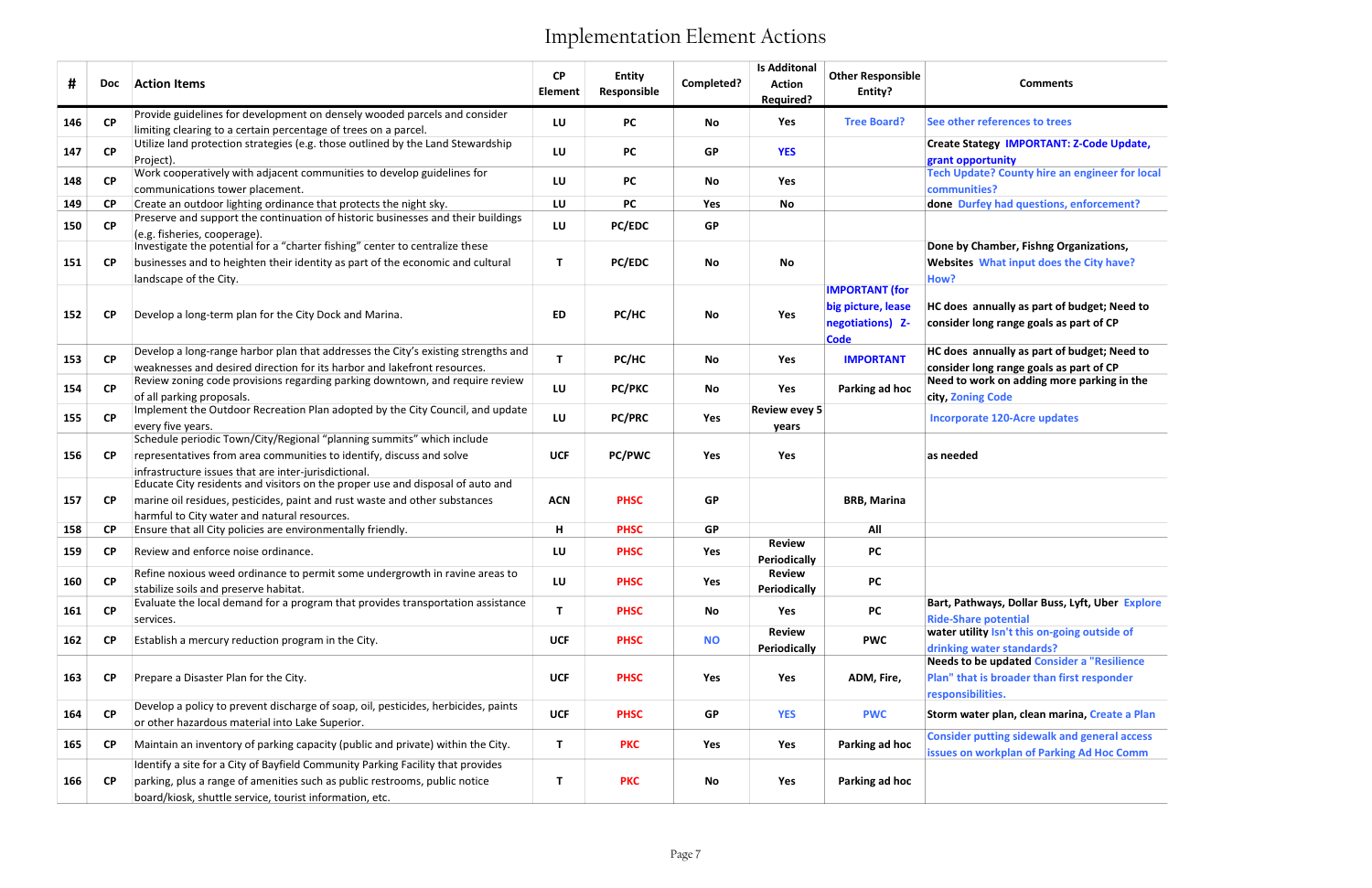### Comments

## **Itural Resource**

| #   | <b>Doc</b>             | <b>Action Items</b>                                                                                                                                                                                                  | <b>CP</b><br>Element | <b>Entity</b><br>Responsible | Completed?    | <b>Is Additonal</b><br><b>Action</b><br>Required? | <b>Other Responsible</b><br>Entity? | <b>Comments</b>                                                                                                    |
|-----|------------------------|----------------------------------------------------------------------------------------------------------------------------------------------------------------------------------------------------------------------|----------------------|------------------------------|---------------|---------------------------------------------------|-------------------------------------|--------------------------------------------------------------------------------------------------------------------|
|     |                        | Develop pro-active partnerships between the business community and the City                                                                                                                                          |                      |                              |               |                                                   |                                     |                                                                                                                    |
| 167 | <b>CP</b>              | to identify and make use of under-utilized sites or sites committed to other uses                                                                                                                                    | Т                    | <b>PKC</b>                   | No            | Yes                                               | Parking ad hoc                      |                                                                                                                    |
| 168 | CP                     | that have parking potential.<br>Identify potential sites and techniques for parking and short-term storage of boat<br>trailers.<br>Develop a City of Bayfield Community Parking Facility that provides parking, plus | $\mathbf{T}$         | <b>PKC</b>                   | Yes           | Yes                                               | Parking ad hoc                      | <b>Consider putting sidewalk and general access</b><br>issues on workplan of Parking Ad Hoc Comm                   |
| 169 | <b>CP</b>              | a range of amenities such as public restrooms, public notice board/kiosk, shuttle<br>service, tourist information, etc.                                                                                              | Т                    | <b>PKC</b>                   | No            | Yes                                               | Parking ad hoc                      |                                                                                                                    |
| 170 | <b>CP</b>              | Develop programs for all residents, especially youth and senior citizens that<br>inspire appreciation for the arts, culture and history.                                                                             | <b>ACN</b>           | <b>PRC</b>                   | No            | No                                                |                                     | Done at School. See also #9, 83, 118, 151, 172,<br>179 for cultural issues.                                        |
| 171 | CP                     | Work with the Red Cliff Tribe to develop a plan to integrate Ojibwe culture and<br>history into the Bayfield community.                                                                                              | <b>ACN</b>           | <b>PRC</b>                   | No            | ?                                                 |                                     |                                                                                                                    |
| 172 | <b>CP</b>              | Support area cultural organizations including the Bayfield Heritage Association,<br>Bayfield Maritime Museum, Chequamegon Bay Arts Council, Bay Area Film<br>Society, Big Top Chautauqua, etc.                       | <b>ACN</b>           | <b>PRC</b>                   | <b>GP</b>     |                                                   |                                     |                                                                                                                    |
| 173 | <b>CP</b>              | Develop and support opportunities for youth and senior interaction through arts,<br>cultural and historical appreciation programs.                                                                                   | <b>ACN</b>           | <b>PRC</b>                   | No            | <b>No</b>                                         |                                     | Done at School                                                                                                     |
| 174 | CP                     | Support a plan to integrate Red Cliff culture and history into the Bayfield<br>community.                                                                                                                            | <b>ACN</b>           | <b>PRC</b>                   | <b>GP</b>     | <b>YES</b>                                        | <b>BRC?</b>                         | Create a Plan Update every 5 years for POSP,<br>collaborate with regional governmental and<br>non-profit entities. |
| 175 | CP                     | Identify parcels within and adjacent to the City as areas for potential easement<br>acquisition or land purchase for future trail network development.                                                               | $\mathsf{T}$         | <b>PRC</b>                   | Yes           | <b>Review</b><br>Periodically                     | BRC?                                | Create a Plan Update every 5 years for POSP,<br>collaborate with regional governmental and<br>non-profit entities. |
| 176 | <b>CP</b>              | Develop a bicycle transportation plan.                                                                                                                                                                               | T                    | <b>PRC</b>                   | Yes           | <b>No</b>                                         |                                     | <b>Often Required by Hwy Projects Does Bayfield</b><br>have a vision/plan?                                         |
| 177 | <b>CP</b>              | Ensure City's Outdoor Recreation Plan is implemented and annually updated.                                                                                                                                           | <b>UCF</b>           | <b>PRC</b>                   | Yes           | <b>Review</b><br><b>Annually</b>                  |                                     | This is a 5-year statutory requirement, but<br>update as needed.                                                   |
| 178 | <b>CP</b>              | Develop and support opportunities for youth and senior interaction through arts,<br>cultural and historical appreciation programs.                                                                                   | <b>UCF</b>           | <b>PRC</b>                   | No            | No                                                |                                     | For other cultural issues see #9, 83, 118, 151,<br>172, 179                                                        |
| 179 | <b>CP</b>              | Support a plan to integrate Red Cliff culture and history into the Bayfield<br>community.                                                                                                                            | <b>UCF</b>           | <b>PRC</b>                   | <b>GP</b>     | <b>YES</b>                                        |                                     | <b>Create a Plan Cultural Resource</b>                                                                             |
| 180 | <b>CP</b>              | Identify and maintain a route for Snowmobiles and ATVs within the City from<br>November 1 until April 1.                                                                                                             | $\mathsf T$          | <b>PW/PRC</b>                | Yes           | Yes                                               |                                     | Need to reevaluate snowmobile use in the city<br><b>WHEN, WHO?</b>                                                 |
| 181 | CP                     | Designate an ATV/Snomobile route that includes important services to visitors,<br>e.g. food, fuel and lodging.                                                                                                       | $\mathbf T$          | <b>PW/PRC</b>                | Yes           | Yes                                               |                                     | Need to reevaluate snowmobile use in the city<br><b>WHEN, WHO?</b>                                                 |
| 182 | CP                     | Provide clear markings and signs to make the ATV/sYes, Soonmobile route easy<br>to follow, keeping traffic in the commercial district and out of residential areas.                                                  | $\mathsf T$          | <b>PW/PRC</b>                | Yes           | Yes                                               |                                     | Need to reevaluate snowmobile use in the city<br><b>WHEN, WHO?</b>                                                 |
| 183 | $\mathsf{C}\mathsf{P}$ | Establish and enforce hours of ATV/sYes, Soonmobile use and speed limits for<br>vehicles using the route to promote public safety and quiet neighborhoods.                                                           | T                    | <b>PW/PRC</b>                | Yes           | Yes                                               |                                     | Need to reevaluate snowmobile use in the city<br><b>WHEN, WHO?</b>                                                 |
| 184 | <b>CP</b>              | Clarify areas where off-road motorized vehicles are not permitted within the City<br>by posting signs in appropriate locations.                                                                                      | $\mathbf T$          | <b>PW/PRC</b>                | Yes           | Yes                                               |                                     | Need to reevaluate snowmobile use in the city<br><b>WHEN, WHO?</b>                                                 |
| 185 | <b>CP</b>              | Ensure that adequate infrastructure is in place to support businesses - utilities,<br>sidewalks, roads, etc.                                                                                                         | ED                   | <b>PWC</b>                   | <b>GP</b>     |                                                   | <b>PWC</b>                          |                                                                                                                    |
| 186 | <b>CP</b>              | Improve traffic and pedestrian circulation in City.                                                                                                                                                                  | ED                   | <b>PWC</b>                   | <b>GP/Yes</b> | ?                                                 | <b>PC</b>                           | <b>Should be a general principle?</b>                                                                              |
| 187 | <b>CP</b>              | Develop a sidewalk plan.                                                                                                                                                                                             | н                    | <b>PWC</b>                   | ?             | ?                                                 | <b>PC</b>                           | <b>IMPORTANT Search on occurrences of</b><br>"sidewalk" and aggregate, 187, 196, 198 etc                           |
| 188 | <b>CP</b>              | Enhance infrastructure to increase building site potential.                                                                                                                                                          | н                    | <b>PWC</b>                   | Yes           | ?                                                 | <b>PC</b>                           |                                                                                                                    |
| 189 | <b>CP</b>              | Continue road improvement program.                                                                                                                                                                                   | н                    | <b>PWC</b>                   | <b>GP</b>     |                                                   |                                     | <b>PASER</b>                                                                                                       |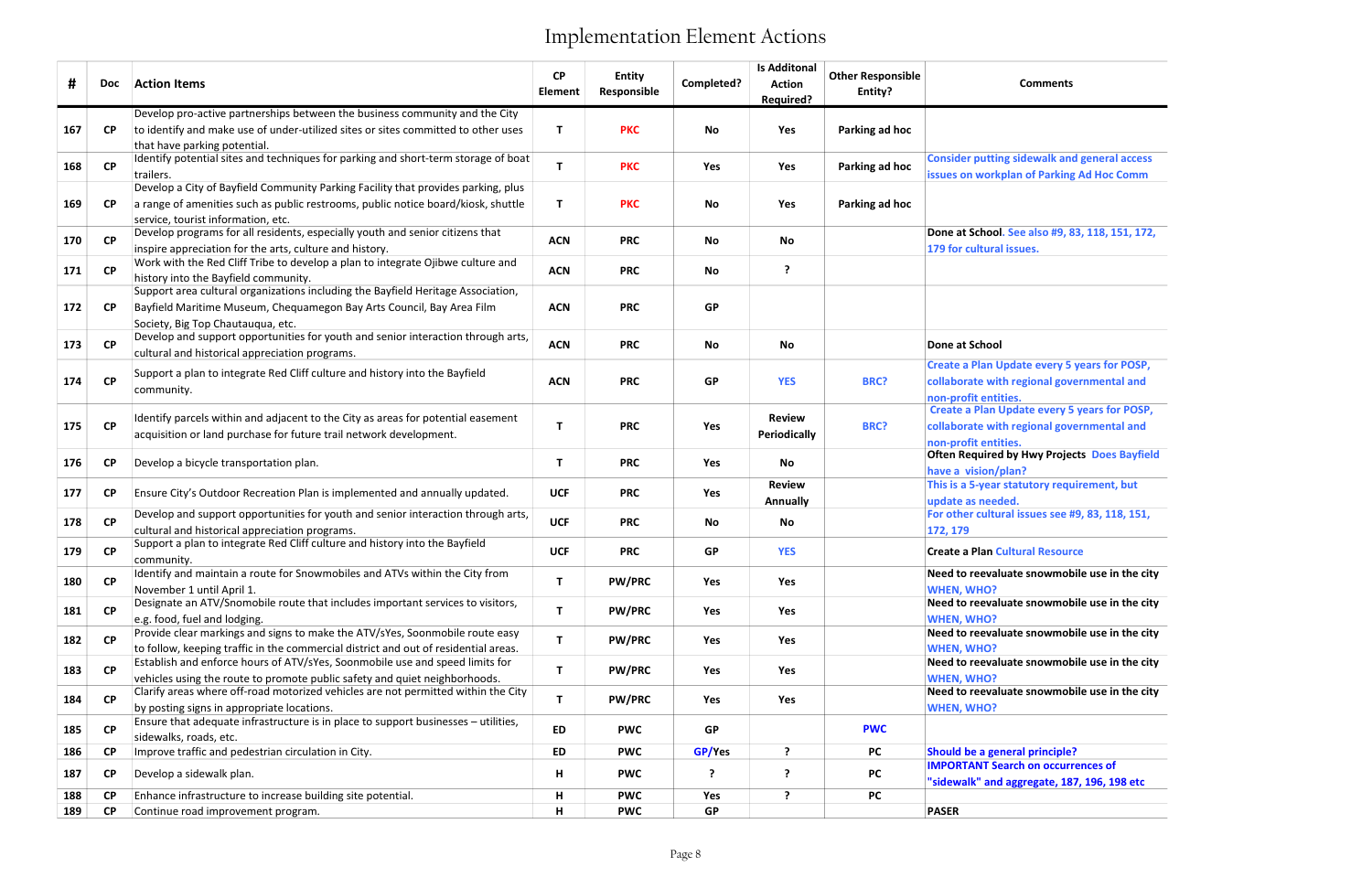### Comments

| #   | <b>Doc</b>             | <b>Action Items</b>                                                                                                                                                                                                                                                                                         | <b>CP</b><br><b>Element</b> | Entity<br>Responsible | Completed? | <b>Is Additonal</b><br><b>Action</b><br>Required? | <b>Other Responsible</b><br>Entity? | <b>Comments</b>                                                                                  |
|-----|------------------------|-------------------------------------------------------------------------------------------------------------------------------------------------------------------------------------------------------------------------------------------------------------------------------------------------------------|-----------------------------|-----------------------|------------|---------------------------------------------------|-------------------------------------|--------------------------------------------------------------------------------------------------|
| 190 | <b>CP</b>              | Identify and prioritize sites of concern and traffic hazard areas and develop a list<br>of recommendations, budget and timeline for them to be addressed.                                                                                                                                                   | T.                          | <b>PWC</b>            | No         | ?                                                 | <b>PC</b>                           | PWC reacts and repairs unsafe conditions<br><b>Need a Plan?</b>                                  |
| 191 | CP                     | Identify vehicular traffic routes that might be impacted by residential and<br>commercial development and expansion.                                                                                                                                                                                        | T.                          | <b>PWC</b>            | No         | ?                                                 | <b>PC</b>                           | Needs to correlate with zoning districts, Z-Code<br><b>Update</b>                                |
| 192 | <b>CP</b>              | Evaluate City orientation signs for appropriate location, design, number, and<br>message/content.                                                                                                                                                                                                           | T.                          | <b>PWC</b>            | Yes        | Yes                                               | <b>PC</b>                           | Search on "sign" issues, aggregate, develop<br>guidelines, establish period of review.           |
| 193 | CP                     | Identify official Wisconsin Department of Transportation signs in the City that<br>need to be improved and contact/petition the department for the necessary<br>changes (example: Sixth St. & Rittenhouse "Right Turn No Stop" is not presently<br>marked; needs to have an official black/white DOT sign). | T.                          | <b>PWC</b>            | Yes        | <b>Review</b><br>Periodically                     | <b>PC</b>                           |                                                                                                  |
| 194 | <b>CP</b>              | Inventory street signs for adequacy and design.                                                                                                                                                                                                                                                             | T.                          | <b>PWC</b>            | Yes        | Yes                                               | <b>PC</b>                           | Search on "sign" issues, aggregate, develop<br>guidelines, establish period of review.           |
| 195 | CP                     | Develop and maintain an on-going sidewalk plan, budget and timeline for the<br>maintenance and development of the City's sidewalk system.                                                                                                                                                                   | T.                          | <b>PWC</b>            | <b>NO</b>  | <b>YES</b>                                        | <b>PC</b>                           | <b>Consider putting sidewalk and general access</b><br>issues on workplan of Parking Ad Hoc Comm |
| 196 | <b>CP</b>              | Identify sites of concern, areas in need of repair, and gaps in the connectivity of<br>the City's existing sidewalk network.                                                                                                                                                                                | T.                          | <b>PWC</b>            | Yes        | <b>Review</b><br>Periodically                     | <b>PC</b>                           | <b>Consider putting sidewalk and general access</b><br>issues on workplan of Parking Ad Hoc Comm |
| 197 | <b>CP</b>              | Develop and maintain a plan to ensure winter pedestrian access to walkways,<br>including a review of the existing sidewalk cleaning ordinance.                                                                                                                                                              | T.                          | <b>PWC</b>            | Yes        | <b>Review</b><br>Annually                         | <b>PC</b>                           | <b>Consider putting sidewalk and general access</b><br>issues on workplan of Parking Ad Hoc Comm |
| 198 | <b>CP</b>              | Identify and correct sites of pedestrian hazards, poorly marked crossings, sites of<br>poor motorist/pedestrian visibility.                                                                                                                                                                                 | T.                          | <b>PWC</b>            | Yes        | <b>Review</b><br>Periodically                     | <b>PC</b>                           | <b>Consider putting sidewalk and general access</b><br>issues on workplan of Parking Ad Hoc Comm |
| 199 | <b>CP</b>              | Provide special signs in streets at marked pedestrian crossings.                                                                                                                                                                                                                                            | T.                          | <b>PWC</b>            | Yes        | Yes                                               | <b>PC</b>                           | Search on "sign" issues, aggregate, develop<br>guidelines, establish period of review.           |
| 200 | <b>CP</b>              | Add pedestrian crosswalks where appropriate, and signs warning motorists of<br>crosswalks ahead.                                                                                                                                                                                                            | T.                          | <b>PWC</b>            | Yes        | <b>Review</b><br><b>Annually</b>                  | <b>PC</b>                           |                                                                                                  |
| 201 | <b>CP</b>              | Form utilities subcommittee of Public Works Committee.                                                                                                                                                                                                                                                      | <b>UCF</b>                  | <b>PWC</b>            | No         | No                                                |                                     | Is this necessary?                                                                               |
| 202 | <b>CP</b>              | Take advantage of opportunities to purchase reduced electrical rates when<br>Wisconsin electrical generation industry is deregulated in the future.                                                                                                                                                         | <b>UCF</b>                  | PWC(U)                | Yes        | <b>Review</b><br>Annually                         | <b>ADM</b>                          | This feels like an on-going, technology driven,<br>topic. A General Principle?                   |
| 203 | <b>CP</b>              | Encourage and promote the use of alternative and renewable energy sources<br>such as fuel cell technology, wind power, etc.                                                                                                                                                                                 | <b>UCF</b>                  | PWC(U)                | <b>GP</b>  | <b>YES</b>                                        |                                     | Incorporate renewable energy and technology<br>into Comp Plan Update                             |
| 204 | <b>CP</b>              | Give support for improved transportation, including ease of access to commuter<br>routes -- highways, air travel, bus, car pooling, ride share, etc.                                                                                                                                                        | <b>ED</b>                   | <b>PWC/CC</b>         | <b>GP</b>  |                                                   |                                     |                                                                                                  |
| 205 | $\mathsf{C}\mathsf{P}$ | Assure that the community is served by adequate waste disposal and recycling<br>facilities and that a recycling goal is set annually.                                                                                                                                                                       | <b>UCF</b>                  | <b>RC</b>             | <b>GP</b>  | <b>Ongoing</b>                                    | <b>BRB</b>                          | Done by BRB and two private haulers Keep up<br>with best practices                               |
| 206 | <b>CP</b>              | Review the potential for the eventual consolidation of regional high schools while<br>retaining the local elementary schools within each community.                                                                                                                                                         | <b>UCF</b>                  | <b>REC</b>            | No         | Yes                                               | CC/Mayor                            | This should be a regional discussion. Search on<br>school for other issues.                      |
| 207 | <b>CP</b>              | Protect forested land in the City.                                                                                                                                                                                                                                                                          | <b>ACN</b>                  | TB                    | <b>GP</b>  |                                                   |                                     |                                                                                                  |
| 208 | <b>CP</b>              | Allow for public input on issues concerning trees in public or quasi-public spaces<br>in the City.                                                                                                                                                                                                          | LU                          | TB                    | <b>GP</b>  |                                                   |                                     |                                                                                                  |
| 209 | <b>CP</b>              | Develop regulations for tree planting, trimming and cutting.                                                                                                                                                                                                                                                | LU                          | TB                    | Yes        | <b>Review</b><br>Periodically                     |                                     | <b>Best Practices.</b>                                                                           |
| 210 | <b>CP</b>              | Provide a list of appropriate tree species for planting in the City.                                                                                                                                                                                                                                        | LU                          | TB                    | No         | Yes                                               |                                     | possible to get from Don k? or Art? Other tree<br>items include #4, 109, 147, 148, 209, 211, 233 |
| 211 | <b>CP</b>              | Define and catalogue "heritage trees" and provide for their protection.                                                                                                                                                                                                                                     | LU                          | TB                    | No         | Yes                                               |                                     | have one tree so far                                                                             |
| 212 | CP                     | Provide well-advertised public forums on current topics of interest and concern                                                                                                                                                                                                                             | LU                          | <b>ADM</b>            | Yes        | Yes                                               |                                     | Need to continue to work to improve Tech                                                         |
|     |                        | to the community.<br>Create a City position designed to interface between the City and the citizenry                                                                                                                                                                                                        |                             |                       |            |                                                   |                                     | <b>Update? Communications</b>                                                                    |
| 213 | <b>CP</b>              | and assist with business planning and strategic development and enhance citizen<br>awareness of City ordinances and policies.                                                                                                                                                                               | ED                          | cc                    | No         | No                                                |                                     | New position imited by budget, but staff<br>interdace well with public                           |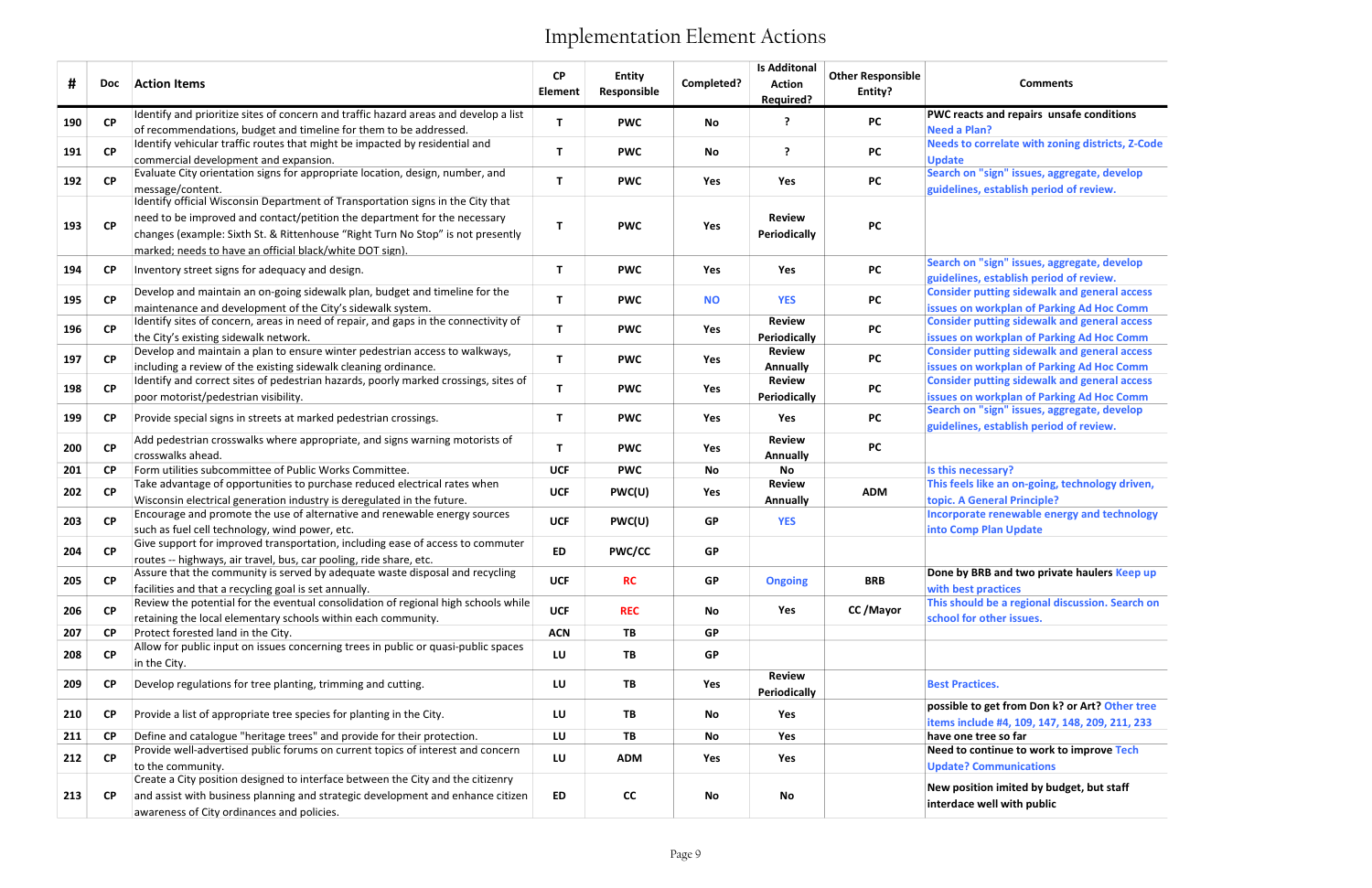### Comments

## anism for this? Need regional

| #   | <b>Doc</b> | <b>Action Items</b>                                                                                  | CP<br>Element | <b>Entity</b><br>Responsible | Completed? | <b>Is Additonal</b><br><b>Action</b><br><b>Required?</b> | <b>Other Responsible</b><br>Entity? | <b>Comments</b>                                                                                |
|-----|------------|------------------------------------------------------------------------------------------------------|---------------|------------------------------|------------|----------------------------------------------------------|-------------------------------------|------------------------------------------------------------------------------------------------|
|     |            |                                                                                                      |               |                              |            |                                                          |                                     | enviromental review done by staff, See also                                                    |
| 214 | <b>CP</b>  | Develop an environmental review process to be used as part of overall                                | LU            | cc                           | <b>No</b>  | <b>YES</b>                                               |                                     | #221, 223 and other references to developmen                                                   |
|     |            | development approval process.                                                                        |               |                              |            |                                                          |                                     | guidelies, Z-Code Update                                                                       |
|     |            |                                                                                                      |               |                              |            |                                                          | Need a person                       | Not feasable to create a new position. Sub                                                     |
|     |            | Create a City/Town or regional Building Inspector position to ensure that all                        |               |                              |            |                                                          | (planning                           | contract? Can't be more restrictive than the                                                   |
| 215 | <b>CP</b>  | development is sustainable.                                                                          | <b>UCF</b>    | cc                           | <b>No</b>  | Yes                                                      | background, see                     | state Consider utilizing a position through the                                                |
|     |            |                                                                                                      |               |                              |            |                                                          | #245)                               | County, or hiring a "planner" who has this                                                     |
|     |            |                                                                                                      |               |                              |            |                                                          |                                     | license.                                                                                       |
| 216 | <b>CP</b>  | Develop a City/County work group and seek partner agencies such as the                               | <b>UCF</b>    | cc                           | No         | <b>Review</b>                                            | <b>BCEDC?</b>                       | <b>Involve water utility? Public works?</b>                                                    |
|     |            | Department of Natural Resources to identify regional threats to water quality.                       |               |                              |            | <b>Periodically</b>                                      |                                     |                                                                                                |
| 217 | <b>CP</b>  | Investigate the feasibility of a Business Improvement District, similar to the City                  | LU            | <b>EDC</b>                   | No         | <b>YES</b>                                               | CC/Mayor                            | Map of city-owned parcels & rights of way will                                                 |
|     |            | of Superior's.<br>Review capacity, dredging requirements and access to existing marine facilities to |               |                              |            | <b>Review</b>                                            |                                     | be key                                                                                         |
| 218 | <b>CP</b>  | identify areas that need attention.                                                                  | Τ             | HC                           | Yes        | Annually                                                 |                                     | We have a maintenance dredging permit                                                          |
|     |            | Develop a land protection strategy that incorporates land acquisition by the City,                   |               |                              |            |                                                          |                                     |                                                                                                |
| 219 | <b>CP</b>  | land banking, donated conservation easements, purchase of development rights                         | <b>ACN</b>    | <b>PC</b>                    | <b>No</b>  | No                                                       | <b>BRC</b>                          |                                                                                                |
|     |            | (PDR), and transfer of development rights (TDR).                                                     |               |                              |            |                                                          |                                     |                                                                                                |
| 220 | <b>CP</b>  | Conduct and maintain a historic building survey.                                                     | <b>ACN</b>    | <b>PC</b>                    | Yes        | Yes                                                      |                                     |                                                                                                |
|     |            | Develop an environmental review process to guide decision-making about                               |               |                              |            |                                                          |                                     | <b>IMPORTANT, inclued steep slopes, fragile soils,</b>                                         |
| 221 | <b>CP</b>  | proposed new development.                                                                            | ED            | <b>PC</b>                    | No         | Yes                                                      |                                     | seeps etc                                                                                      |
|     | <b>CP</b>  | Identify areas of City that merit special attention in order to prevent                              |               |                              |            | <b>Review</b>                                            |                                     |                                                                                                |
| 222 |            | inappropriate uses or impacts.                                                                       | ED            | <b>PC</b>                    | Yes        | <b>Periodically</b>                                      |                                     | <b>Vague. Needs clarification, specificity.</b>                                                |
|     |            | Develop and use a sustainable development checklist to guide decision-making,                        |               |                              |            |                                                          |                                     | <b>IMPORTANT need checklist, see also 32, 38,</b>                                              |
| 223 | <b>CP</b>  | modeled after Sustainable Seattle or the Minnesota Department of                                     | ED            | <b>PC</b>                    | No         | Yes                                                      |                                     | 108, 214, 223                                                                                  |
|     |            | Environmental Quality checklists.                                                                    |               |                              |            |                                                          |                                     |                                                                                                |
| 224 | <b>CP</b>  | Survey community residents periodically on land use issues.                                          | LU            | <b>PC</b>                    | No         | Yes                                                      |                                     | As part of CP Review                                                                           |
| 225 | CP         | Hold community vision and design workshops to solicit residents' ideas.                              | LU            | <b>PC</b>                    | <b>No</b>  | Yes                                                      |                                     | As part of CP Review                                                                           |
|     |            | Develop an impact fee program, designed to mitigate as well as pay for the                           |               |                              |            |                                                          |                                     | Ask City Attorney for a current legal opinion on                                               |
| 226 | CP         | impacts associated with new development, e.g. additional demand for public                           | LU            | <b>PC</b>                    | No         | Yes                                                      |                                     | "impact fees" and what they can be assessed                                                    |
|     |            | services and infrastructure.                                                                         |               |                              |            |                                                          |                                     | for.<br>Will need more info Ask City Attorney for a                                            |
| 227 | <b>CP</b>  | Set up a program for the purchase and transfer of development rights.                                | LU            | <b>PC</b>                    | <b>No</b>  | Yes                                                      |                                     |                                                                                                |
|     |            | Develop a plan for potential uses of old County Courthouse, should National Park                     |               |                              |            |                                                          |                                     | current legal opinion on these mechanisms.<br><b>NPS still interested in having waterfront</b> |
| 228 | CP         | Service decide to relocate.                                                                          | <b>UCF</b>    | <b>PC</b>                    | No         | Yes                                                      |                                     | property in Bayfield                                                                           |
|     |            | Review the adequacy of the building and the appropriateness of the location of                       |               |                              |            | <b>Review</b>                                            | <b>Courthouse</b>                   |                                                                                                |
| 229 | <b>CP</b>  | City government offices.                                                                             | <b>UCF</b>    | <b>PC</b>                    | No         | <b>Periodically</b>                                      | <b>Committee?</b>                   | <b>Public Input during Comp Plan process?</b>                                                  |
|     |            | Develop partnerships with local agencies (Bayfield County Zoning, Natural                            |               |                              |            |                                                          |                                     |                                                                                                |
|     |            | Resource Conservation Service, Bayfield Regional Conservancy and relevant City                       |               |                              |            | <b>Review</b>                                            |                                     |                                                                                                |
| 230 | CP         | of Bayfield committees and employees) to develop educational materials and                           | <b>UCF</b>    | <b>PC</b>                    | <b>NO</b>  |                                                          | <b>ONGOING</b>                      | <b>What's the mechanism for this? Need regional</b>                                            |
|     |            | model ordinance language for erosion control and site planning for all                               |               |                              |            | <b>Periodically</b>                                      |                                     | cooperation.                                                                                   |
|     |            | development.                                                                                         |               |                              |            |                                                          |                                     |                                                                                                |
| 231 | CP         | Identify and designate areas containing threatened or endangered species.                            | <b>ACN</b>    | <b>PC/DNR</b>                | No         | Yes                                                      |                                     | http://dnr.wi.gov/files/PDF/pubs/er/ER001.pdf                                                  |
| 232 | <b>CP</b>  | Map and evaluate possible sources of water pollution.                                                | LU            | <b>PC/DNR</b>                | No         | Yes                                                      | <b>Public Works?</b>                | <b>Water Utility? Sewerage District?</b>                                                       |
| 233 | <b>CP</b>  | Develop a more cohesive downtown plan (lights, trees, trash, etc.)                                   | ED            | PC/EDC(D)                    | Yes        | Yes                                                      |                                     |                                                                                                |
| 234 | CP         | Develop a walking trail to Dalrymple Campground                                                      | <b>ACN</b>    | <b>PC/PRC</b>                | <b>No</b>  | Yes                                                      |                                     |                                                                                                |